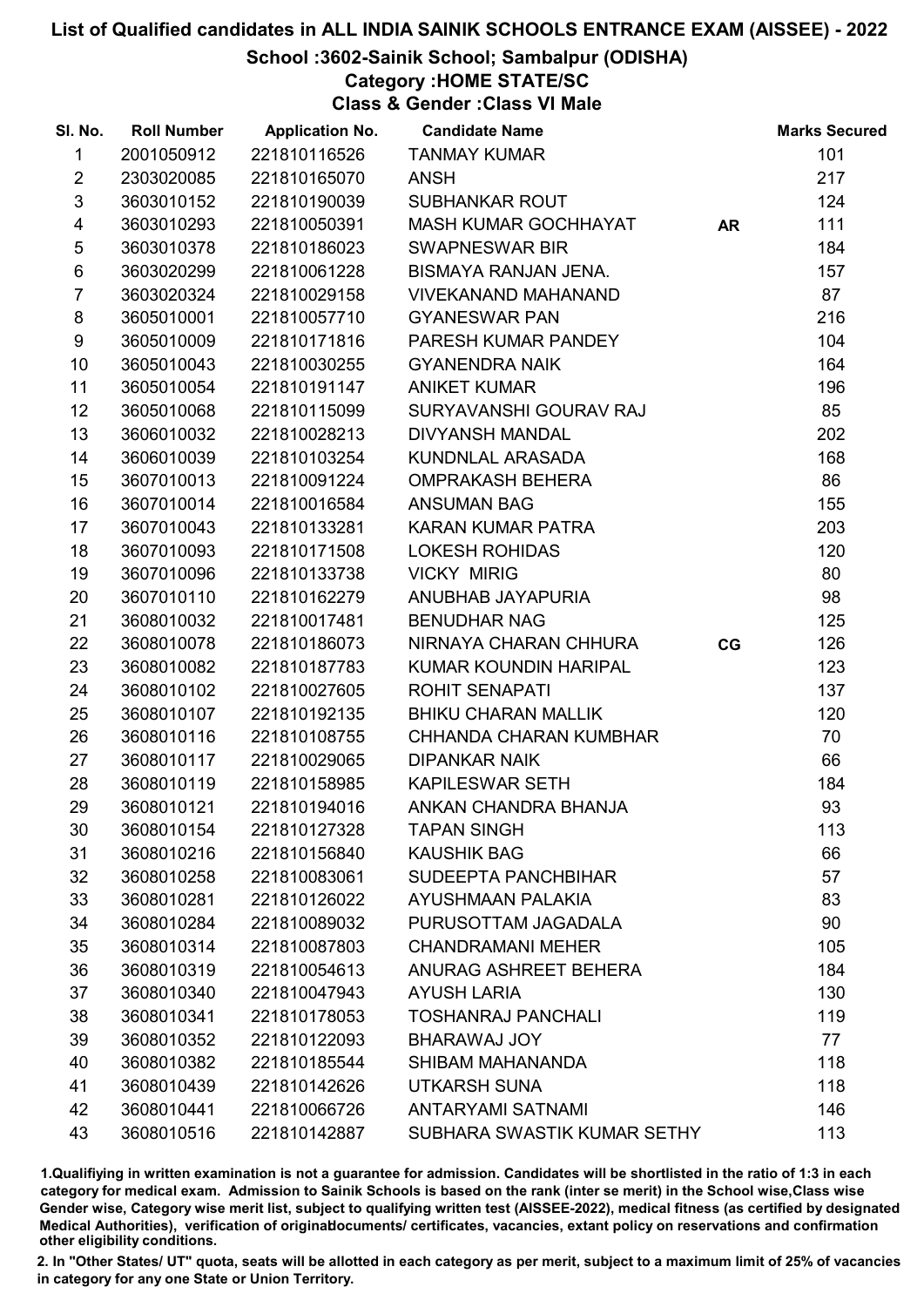# List of Qualified candidates in ALL INDIA SAINIK SCHOOLS ENTRANCE EXAM (AISSEE) - 2022 School :3602-Sainik School; Sambalpur (ODISHA) Category :HOME STATE/SC Class & Gender :Class VI Male

| SI. No. | <b>Roll Number</b> | <b>Application No.</b> | <b>Candidate Name</b>       | <b>Marks Secured</b> |
|---------|--------------------|------------------------|-----------------------------|----------------------|
| 44      | 3608010517         | 221810146987           | TUSHAR KUMAR KARALI         | 100                  |
| 45      | 3608010543         | 221810096068           | <b>BHARGAB SETH</b>         | 109                  |
| 46      | 3608010547         | 221810171878           | <b>TRIDEV PRASAD SETH</b>   | 144                  |
| 47      | 3608010560         | 221810136219           | KAUSHIK DASH                | 152                  |
| 48      | 3608010585         | 221810112299           | <b>PRATEEK PALLAB KUANR</b> | 88                   |
| 49      | 3905030391         | 221810069069           | SATYAJEET NARAYAN BEHERA    | 185                  |

<sup>1.</sup>Qualifiying in written examination is not a guarantee for admission. Candidates will be shortlisted in the ratio of 1:3 in each category for medical exam. Admission to Sainik Schools is based on the rank (inter se merit) in the School wise,Class wise Gender wise, Category wise merit list, subject to qualifying written test (AISSEE-2022), medical fitness (as certified by designated Medical Authorities), verification of originablocuments/ certificates, vacancies, extant policy on reservations and confirmation other eligibility conditions.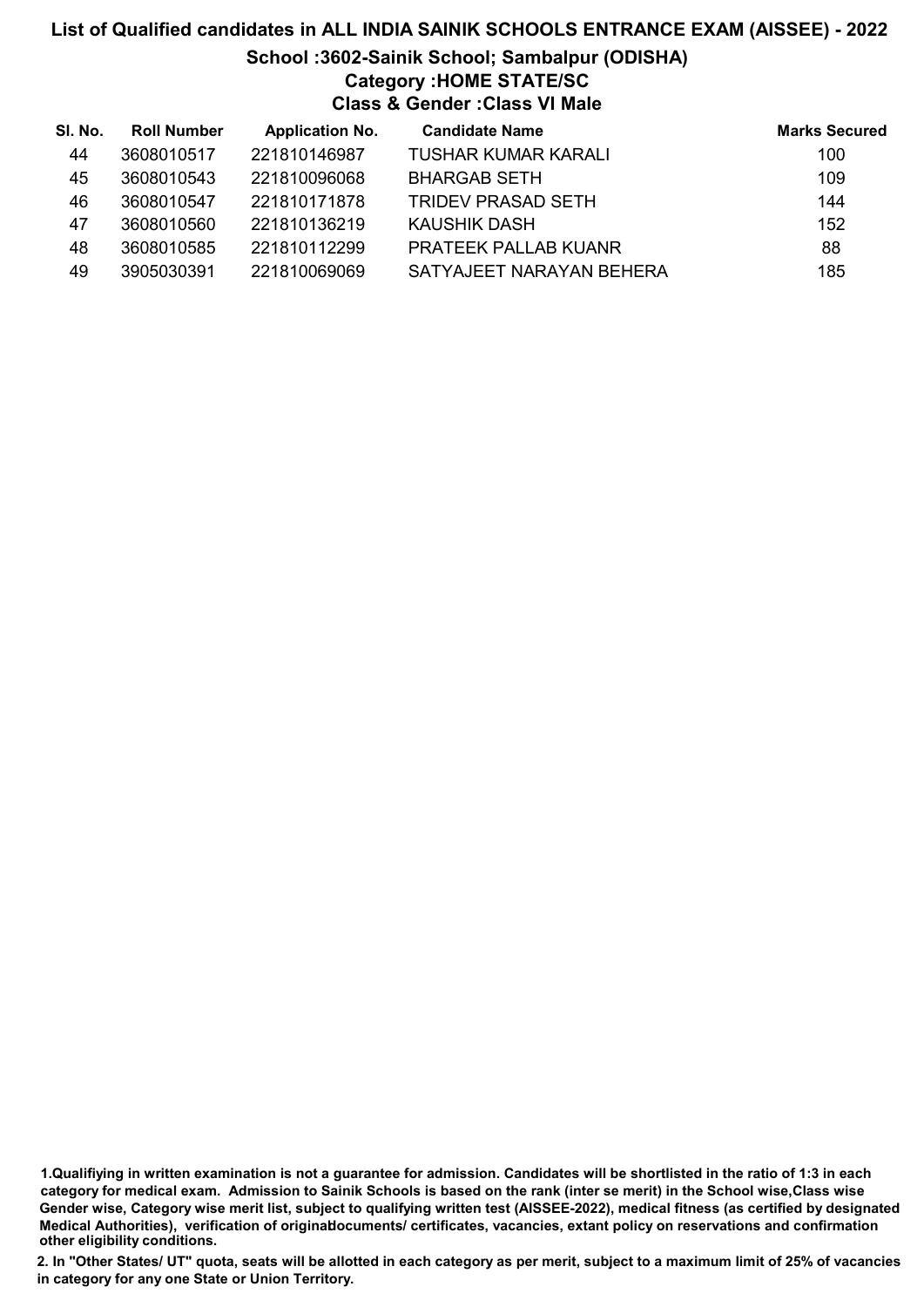### School :3602-Sainik School; Sambalpur (ODISHA)

Category :HOME STATE/ST

Class & Gender :Class VI Male

| SI. No. | <b>Roll Number</b> | <b>Application No.</b> | <b>Candidate Name</b>    |           | <b>Marks Secured</b> |
|---------|--------------------|------------------------|--------------------------|-----------|----------------------|
| 50      | 3603010103         | 221810032875           | <b>BALABHADRA SINKU</b>  |           | 112                  |
| 51      | 3603010399         | 221810067943           | <b>GYANANJAN HEMBRAM</b> |           | 197                  |
| 52      | 3605010038         | 221810114654           | PUSHPAK RAJ SABAR        |           | 65                   |
| 53      | 3607010004         | 221810197050           | <b>DEBASHAKTI KALLO</b>  |           | 171                  |
| 54      | 3607010016         | 221810130816           | NITESH KUMAR KISHAN      |           | $\mathbf 0$          |
| 55      | 3607010018         | 221810190376           | <b>ABHIMANYU KALLO</b>   |           | 142                  |
| 56      | 3607010020         | 221810189217           | <b>CHINMAYA BAGH</b>     |           | 96                   |
| 57      | 3607010021         | 221810104227           | <b>ARJUN TOPPO</b>       |           | 21                   |
| 58      | 3607010027         | 221810089059           | SAHIL KISHAN             |           | 122                  |
| 59      | 3607010055         | 221810033932           | <b>ROHAN LAKRA</b>       |           | 109                  |
| 60      | 3607010061         | 221810134814           | <b>AYUSH TIRKEY</b>      |           | 101                  |
| 61      | 3607010111         | 221810191579           | <b>LALIT BHUMIJ</b>      |           | 77                   |
| 62      | 3608010005         | 221810170220           | <b>JOGENDRA BHOI</b>     |           | 97                   |
| 63      | 3608010017         | 221810131001           | SHIBROSHAN KISAN         |           | 98                   |
| 64      | 3608010019         | 221810156301           | <b>MANORANJAN MAJHI</b>  |           | 162                  |
| 65      | 3608010023         | 221810154031           | RAJANIKANTA NAYAK        |           | 128                  |
| 66      | 3608010031         | 221810017371           | <b>AYUSH BAGH</b>        |           | 78                   |
| 67      | 3608010036         | 221810142102           | <b>ROHAN ROUT</b>        |           | 113                  |
| 68      | 3608010037         | 221810172102           | KRISH KANTA NAYAK        |           | 163                  |
| 69      | 3608010044         | 221810087632           | <b>RITESH LAKRA</b>      | <b>AR</b> | 72                   |
| 70      | 3608010055         | 221810187962           | SIDDHI BINAYAK BHOI      |           | 148                  |
| 71      | 3608010066         | 221810145813           | <b>ADITYA MAJHI</b>      |           | 94                   |
| 72      | 3608010068         | 221810169323           | DHANANJAYA CHHATRIA      |           | 101                  |
| 73      | 3608010071         | 221810197533           | <b>KUNAL PADHAN</b>      |           | 105                  |
| 74      | 3608010084         | 221810079393           | <b>GAUTAM VEER MAJHI</b> |           | 61                   |
| 75      | 3608010111         | 221810186735           | <b>GUDDU BAG</b>         |           | 121                  |
| 76      | 3608010152         | 221810074808           | PRABHATA NAIK            |           | 209                  |
| 77      | 3608010191         | 221810185279           | <b>RIHAN DHURUA</b>      |           | 115                  |
| 78      | 3608010199         | 221810055510           | <b>ANSHUMAN MIRDHA</b>   |           | 189                  |
| 79      | 3608010231         | 221810001290           | RITESH KUMAR MIRDHA      |           | 105                  |
| 80      | 3608010244         | 221810016811           | <b>AYUSH MINZ</b>        |           | 111                  |
| 81      | 3608010291         | 221810121642           | <b>NAMAN DHURUA</b>      |           | 124                  |
| 82      | 3608010297         | 221810144652           | <b>TAPAS RANJAN ORAM</b> |           | 83                   |
| 83      | 3608010317         | 221810060313           | <b>DIVYANSH LAKRA</b>    |           | 87                   |
| 84      | 3608010338         | 221810026843           | PRABIN MIRDHA            |           | 79                   |
| 85      | 3608010347         | 221810125963           | <b>ANIMESH EKKA</b>      |           | 82                   |
| 86      | 3608010380         | 221810059244           | <b>NIRAKAR PRADHAN</b>   |           | 104                  |
| 87      | 3608010384         | 221810107754           | <b>GANESWAR MAJHI</b>    |           | 108                  |
| 88      | 3608010429         | 221810110785           | SOUMYARANJAN HANUMAN     |           | 159                  |
| 89      | 3608010487         | 221810065717           | <b>BHABESH SINGH</b>     |           | 199                  |
| 90      | 3608010503         | 221810166067           | <b>BHESAJA CHHATRIA</b>  |           | 119                  |
| 91      | 3608010507         | 221810141867           | <b>ARMAN KUMAR SAHU</b>  |           | 181                  |
| 92      | 3608010510         | 221810005777           | <b>SHUVAM MAJHI</b>      |           | 99                   |

1.Qualifiying in written examination is not a guarantee for admission. Candidates will be shortlisted in the ratio of 1:3 in each category for medical exam. Admission to Sainik Schools is based on the rank (inter se merit) in the School wise,Class wise Gender wise, Category wise merit list, subject to qualifying written test (AISSEE-2022), medical fitness (as certified by designated Medical Authorities), verification of originablocuments/ certificates, vacancies, extant policy on reservations and confirmation other eligibility conditions.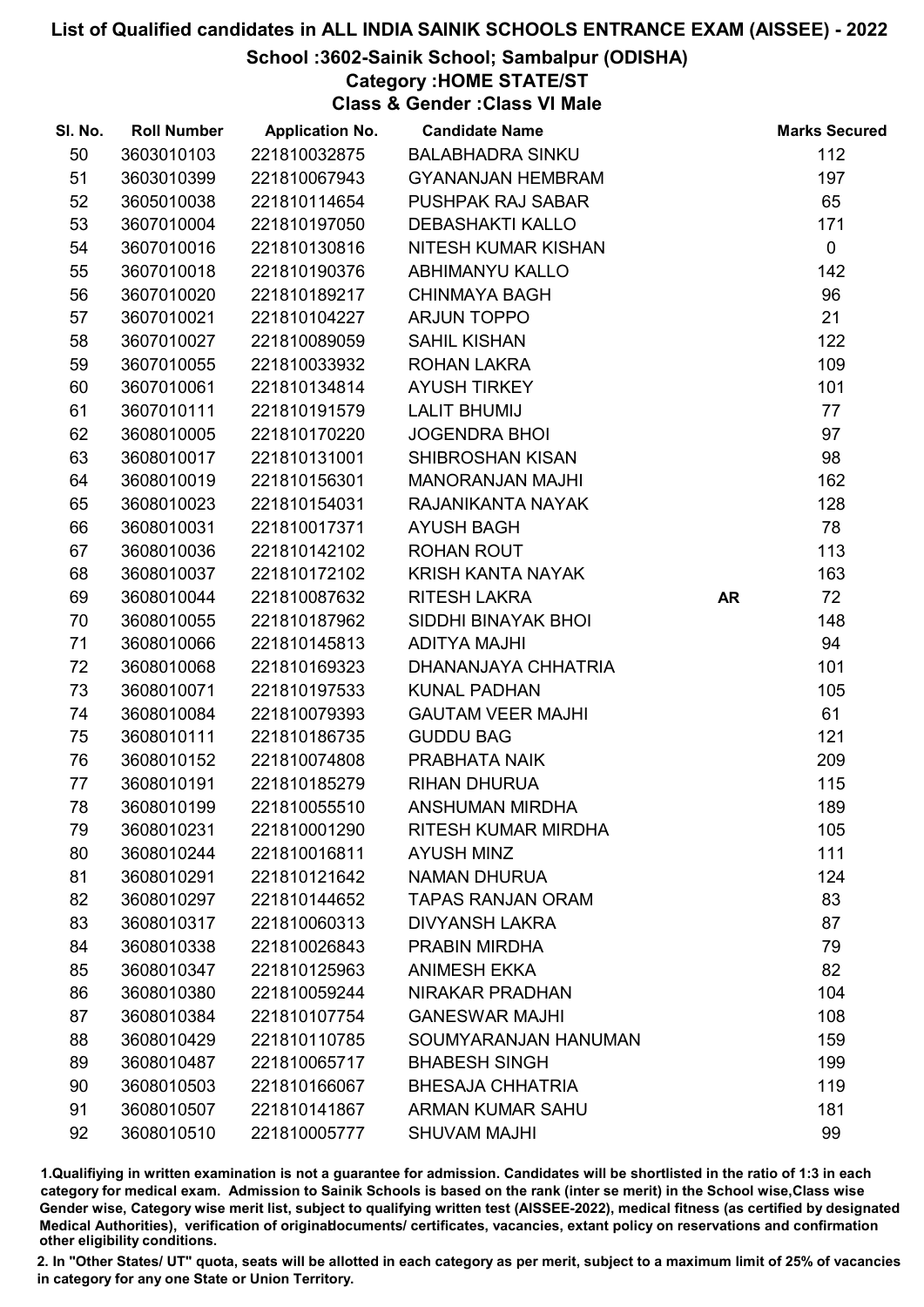# List of Qualified candidates in ALL INDIA SAINIK SCHOOLS ENTRANCE EXAM (AISSEE) - 2022 School :3602-Sainik School; Sambalpur (ODISHA) Category :HOME STATE/ST Class & Gender :Class VI Male

| SI. No. | <b>Roll Number</b> | <b>Application No.</b> | <b>Candidate Name</b> | <b>Marks Secured</b> |
|---------|--------------------|------------------------|-----------------------|----------------------|
| 93      | 3608010513         | 221810014087           | DIPTESH CHHATRIA      | 209                  |
| 94      | 3608010552         | 221810007888           | UB ABHIJEET MAJHI     | 159                  |
| 95      | 3608010562         | 221810030619           | ASHISH KUMAR MIRDHA   | 101                  |
| 96      | 3608010577         | 221810140359           | JOY LUGUN             | 75                   |
| 97      | 3608010589         | 221810101764           | SOURAV SUMAN MAJHI    | 118                  |

<sup>1.</sup>Qualifiying in written examination is not a guarantee for admission. Candidates will be shortlisted in the ratio of 1:3 in each category for medical exam. Admission to Sainik Schools is based on the rank (inter se merit) in the School wise,Class wise Gender wise, Category wise merit list, subject to qualifying written test (AISSEE-2022), medical fitness (as certified by designated Medical Authorities), verification of originablocuments/ certificates, vacancies, extant policy on reservations and confirmation other eligibility conditions.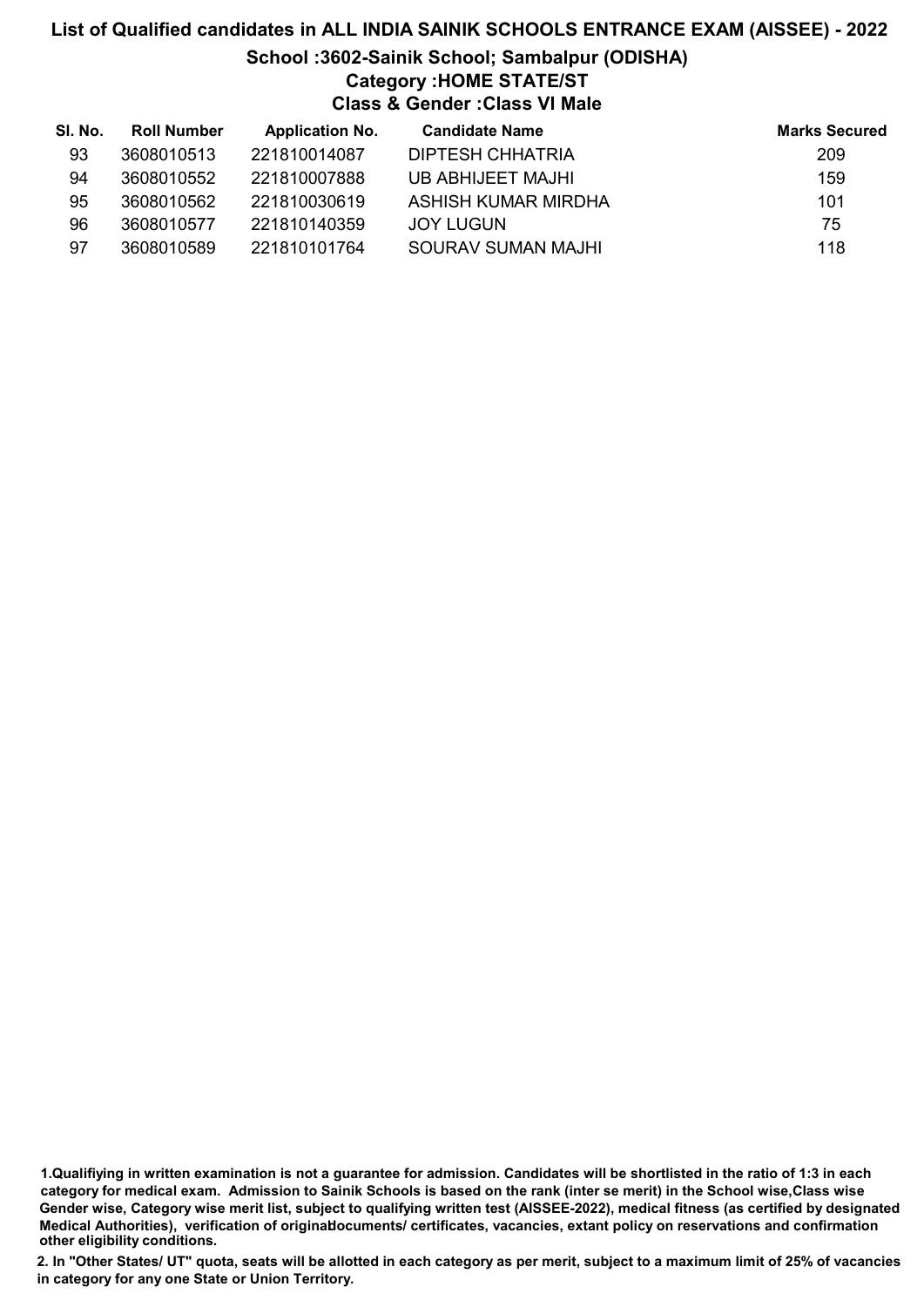#### School :3602-Sainik School; Sambalpur (ODISHA)

Category :HOME STATE/OBC

Class & Gender :Class VI Male

| SI. No. | <b>Roll Number</b> | <b>Application No.</b> | <b>Candidate Name</b>         | <b>Marks Secured</b> |
|---------|--------------------|------------------------|-------------------------------|----------------------|
| 98      | 3602010116         | 221810053965           | SUDHANSHU SWAIN               | 122                  |
| 99      | 3603010051         | 221810032592           | <b>SUMAN MOHANTA</b>          | 211                  |
| 100     | 3603010086         | 221810012515           | <b>SUBHAM ROUT</b>            | 164                  |
| 101     | 3603010150         | 221810120619           | <b>HIMANSU MAHANTA</b>        | 156                  |
| 102     | 3603010154         | 221810006359           | TANMAYA KUMAR MAHANTA         | 174                  |
| 103     | 3603020018         | 221810147573           | <b>MALAYAM PRADHAN</b>        | 154                  |
| 104     | 3603020020         | 221810107673           | <b>GOUNIK GOURAV DASH</b>     | 206                  |
| 105     | 3603020080         | 221810027294           | PARTHA SARATHI MOHARANA       | 217                  |
| 106     | 3603020289         | 221810020808           | <b>RUTURAJ DAS</b>            | 140                  |
| 107     | 3604010005         | 221810106131           | PRAJNAN SAHU                  | 219                  |
| 108     | 3604010030         | 221810150697           | PRAGYAN SAHU                  | 137                  |
| 109     | 3604010032         | 221810074738           | <b>RUPESH PRADHAN</b>         | 156                  |
| 110     | 3604010034         | 221810020848           | NITIN KUMAR JENA              | 184                  |
| 111     | 3604010041         | 221810092489           | <b>BISWARAJ PRUSTY</b>        | 145                  |
| 112     | 3604010070         | 221810149582           | PRAVAT KUMAR SAHOO            | 136                  |
| 113     | 3604010090         | 221810111845           | <b>BISWAJIT BISWAL</b>        | 134                  |
| 114     | 3604010092         | 221810105555           | PRINCE KUMAR PRADHAN          | 148                  |
| 115     | 3604010120         | 221810013388           | <b>ROHAN RAJ</b>              | 183                  |
| 116     | 3605010006         | 221810014425           | <b>JITENDRIYA SAHU</b>        | 208                  |
| 117     | 3605010010         | 221810143226           | <b>SURYANSHU MEHER</b>        | 220                  |
| 118     | 3605010028         | 221810112671           | <b>NIKHIL PRADHAN</b>         | 126                  |
| 119     | 3605010041         | 221810060145           | SNEHASHISH PRADHAN            | 232                  |
| 120     | 3605010052         | 221810018276           | <b>TUSHAR KARUAN</b>          | 186                  |
| 121     | 3607010042         | 221810122261           | PRATYUSH NAIK                 | 254                  |
| 122     | 3607010047         | 221810151491           | ANWESH MAHANTA                | 199                  |
| 123     | 3607010050         | 221810184112           | HARISH CHANDRA PRADHAN        | 153                  |
| 124     | 3608010010         | 221810093160           | PIYUSH SAHU                   | 201                  |
| 125     | 3608010016         | 221810112990           | <b>CHINMAYA KUMAR SAHU</b>    | 144                  |
| 126     | 3608010028         | 221810113661           | <b>CHITESH SAHU</b>           | 172                  |
| 127     | 3608010030         | 221810174961           | <b>KSHIRASAGAR BEHERA</b>     | 149                  |
| 128     | 3608010038         | 221810118122           | <b>DIPSAI BIGHNES SAHU</b>    | 166                  |
| 129     | 3608010039         | 221810149122           | <b>ACHYUT BIKRANT CHOUHAN</b> | 190                  |
| 130     | 3608010040         | 221810026322           | HARPREET SUVANKAR PRADHAN     | 177                  |
| 131     | 3608010046         | 221810132932           | <b>SWAYAMSHU BHOI</b>         | 134                  |
| 132     | 3608010051         | 221810124152           | <b>KRISHNA BHUE</b>           | 182                  |
| 133     | 3608010065         | 221810086713           | <b>ANUP KUMAR BARIK</b>       | 223                  |
| 134     | 3608010070         | 221810157333           | PRAJWAL PADHAN                | 134                  |
| 135     | 3608010079         | 221810196373           | <b>ABINASH PRADHAN</b>        | 184                  |
| 136     | 3608010081         | 221810113673           | <b>HUSEN KUMAR SAHU</b>       | 185                  |
| 137     | 3608010088         | 221810038214           | <b>ASHUTOSH PADHAN</b>        | 144                  |
| 138     | 3608010092         | 221810012744           | <b>TEJASWAR PRADHAN</b>       | 193                  |
| 139     | 3608010093         | 221810096154           | <b>CHOLACHANDRA PRADHAN</b>   | 193                  |
| 140     | 3608010094         | 221810108174           | <b>SWAPNIL PRADHAN</b>        | 188                  |

1.Qualifiying in written examination is not a guarantee for admission. Candidates will be shortlisted in the ratio of 1:3 in each category for medical exam. Admission to Sainik Schools is based on the rank (inter se merit) in the School wise,Class wise Gender wise, Category wise merit list, subject to qualifying written test (AISSEE-2022), medical fitness (as certified by designated Medical Authorities), verification of originablocuments/ certificates, vacancies, extant policy on reservations and confirmation other eligibility conditions.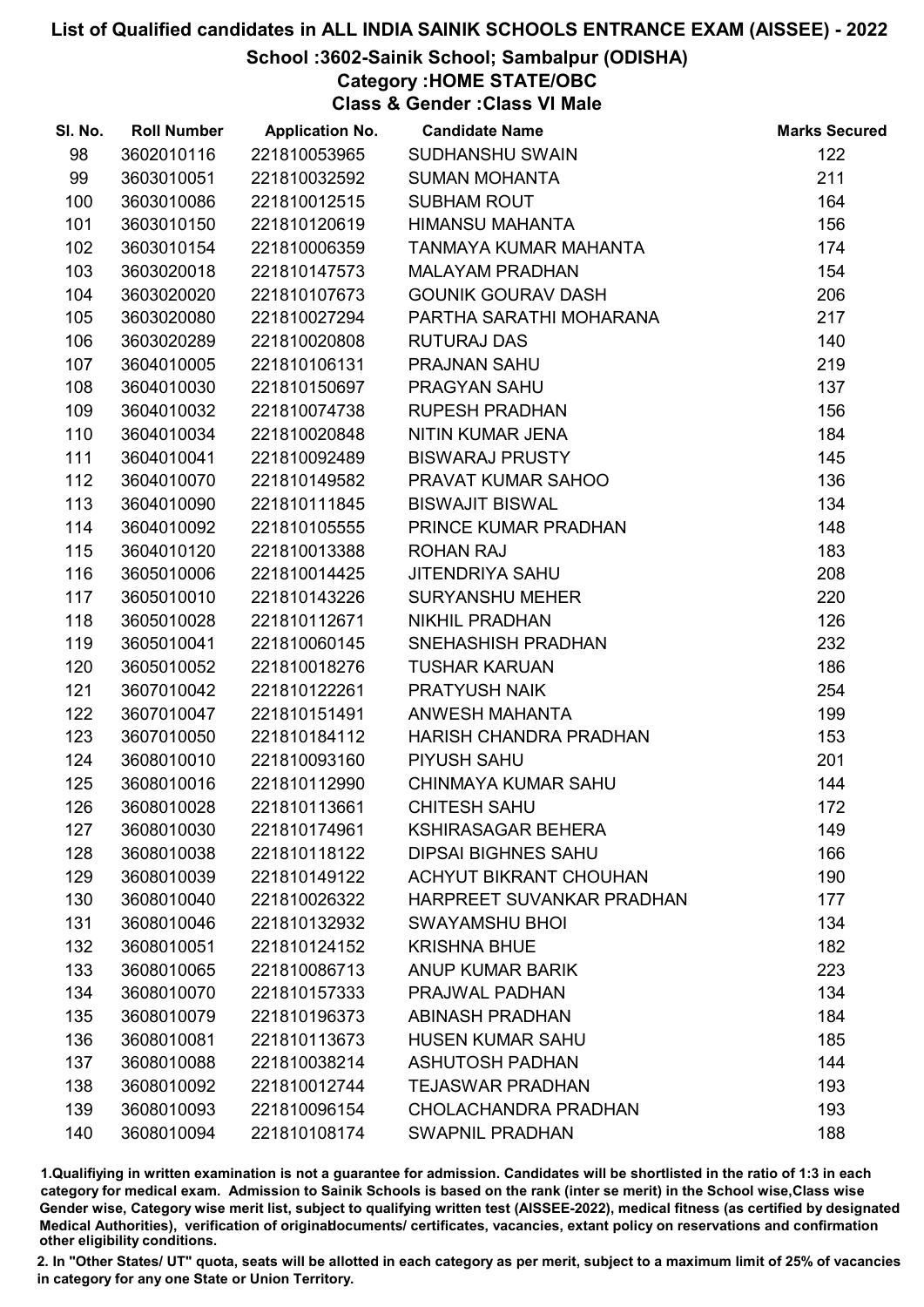#### School :3602-Sainik School; Sambalpur (ODISHA)

Category :HOME STATE/OBC

Class & Gender :Class VI Male

| SI. No. | <b>Roll Number</b> | <b>Application No.</b> | <b>Candidate Name</b>       |            | <b>Marks Secured</b> |
|---------|--------------------|------------------------|-----------------------------|------------|----------------------|
| 141     | 3608010096         | 221810144684           | PAPUN KUMAR PRADHAN         |            | 228                  |
| 142     | 3608010127         | 221810077056           | OM PRAKASH PATEL            |            | 174                  |
| 143     | 3608010134         | 221810162776           | <b>BHARAT BHUSAN DEHURY</b> |            | 158                  |
| 144     | 3608010140         | 221810142437           | <b>ARON ANUSIT SAHU</b>     |            | 154                  |
| 145     | 3608010142         | 221810089747           | <b>AMAN SAHU</b>            |            | 149                  |
| 146     | 3608010151         | 221810027608           | <b>ANMESH BISWAL</b>        |            | 177                  |
| 147     | 3608010157         | 221810088338           | <b>KHARANSHU BISWAL</b>     |            | 196                  |
| 148     | 3608010158         | 221810176538           | <b>ADARSHA PADHAN</b>       |            | 185                  |
| 149     | 3608010160         | 221810119348           | <b>GOLSAN PADHAN</b>        |            | 170                  |
| 150     | 3608010177         | 221810146339           | PRINCE PRADHAN              |            | 245                  |
| 151     | 3608010178         | 221810122439           | <b>RITESH MOHANTY</b>       |            | 141                  |
| 152     | 3608010184         | 221810094269           | <b>ANKIT KUMAR SAHOO</b>    |            | 207                  |
| 153     | 3608010192         | 221810028189           | <b>SHIBA KARNA</b>          |            | 207                  |
| 154     | 3608010198         | 221810023900           | <b>DIBYANSHU BEHERA</b>     |            | 141                  |
| 155     | 3608010232         | 221810194290           | <b>AARAV MEHER</b>          |            | 185                  |
| 156     | 3608010234         | 221810152001           | <b>SARTHAK BISHI</b>        |            | 125                  |
| 157     | 3608010248         | 221810097921           | <b>BUNTY KUMAR NAIK</b>     |            | 177                  |
| 158     | 3608010255         | 221810041941           | SOURISH SWARUP PRADHAN      | <b>WOS</b> | 188                  |
| 159     | 3608010282         | 221810042522           | <b>RAJKUMAR RAUL</b>        |            | 202                  |
| 160     | 3608010313         | 221810115403           | <b>DHYANESH SAHU</b>        |            | 237                  |
| 161     | 3608010349         | 221810065773           | ABYAKT SASWAT MEHER         |            | 202                  |
| 162     | 3608010360         | 221810058604           | <b>ANSHUMAN SAHU</b>        |            | 226                  |
| 163     | 3608010364         | 221810013124           | <b>CHUSMAY PANDEY</b>       |            | 229                  |
| 164     | 3608010367         | 221810112724           | SOUMYAJIT BISWAL            |            | 136                  |
| 165     | 3608010370         | 221810133824           | <b>LOZENGES PRADHAN</b>     |            | 169                  |
| 166     | 3608010385         | 221810096954           | KOUNEESH KUMAR SAHU         |            | 156                  |
| 167     | 3608010396         | 221810084194           | SHASHWAT SIDDHARTH PRADHAN  |            | 265                  |
| 168     | 3608010401         | 221810109415           | <b>SOHAM PATEL</b>          |            | 124                  |
| 169     | 3608010403         | 221810068225           | SHUBHRAJYOTI BEHERA         |            | 186                  |
| 170     | 3608010407         | 221810162635           | <b>ANKIT KUMAR SAHU</b>     |            | 217                  |
| 171     | 3608010417         | 221810118755           | <b>SEKHAR SUMAN SAHU</b>    |            | 232                  |
| 172     | 3608010426         | 221810112585           | <b>ANSHUMAN PRADHAN</b>     |            | 147                  |
| 173     | 3608010442         | 221810187926           | <b>SHREYAS KARMI</b>        |            | 158                  |
| 174     | 3608010473         | 221810096486           | <b>J SAIKRISHNA SAMAL</b>   |            | 223                  |
| 175     | 3608010481         | 221810154807           | <b>ABHIJEET SAHOO</b>       |            | 218                  |
| 176     | 3608010499         | 221810023747           | <b>SHREYAS SAHU</b>         |            | 225                  |
| 177     | 3608010505         | 221810117167           | <b>PIYUSH KUMAR SA</b>      |            | 197                  |
| 178     | 3608010519         | 221810160297           | <b>ABNEET KUMAR SAHU</b>    |            | 136                  |
| 179     | 3608010523         | 221810073897           | <b>DIBYANSHU PATEL</b>      |            | 235                  |
| 180     | 3608010535         | 221810121838           | PRIYASH KUMAR PASAYAT       |            | 130                  |
| 181     | 3608010536         | 221810151048           | <b>TIKESHWAR SAHU</b>       |            | 150                  |
| 182     | 3608010556         | 221810066498           | PIYUSHMAAN RANA             |            | 152                  |
| 183     | 3608010574         | 221810001749           | ADITYA PRASAD BARIK         |            | 229                  |

1.Qualifiying in written examination is not a guarantee for admission. Candidates will be shortlisted in the ratio of 1:3 in each category for medical exam. Admission to Sainik Schools is based on the rank (inter se merit) in the School wise,Class wise Gender wise, Category wise merit list, subject to qualifying written test (AISSEE-2022), medical fitness (as certified by designated Medical Authorities), verification of originablocuments/ certificates, vacancies, extant policy on reservations and confirmation other eligibility conditions.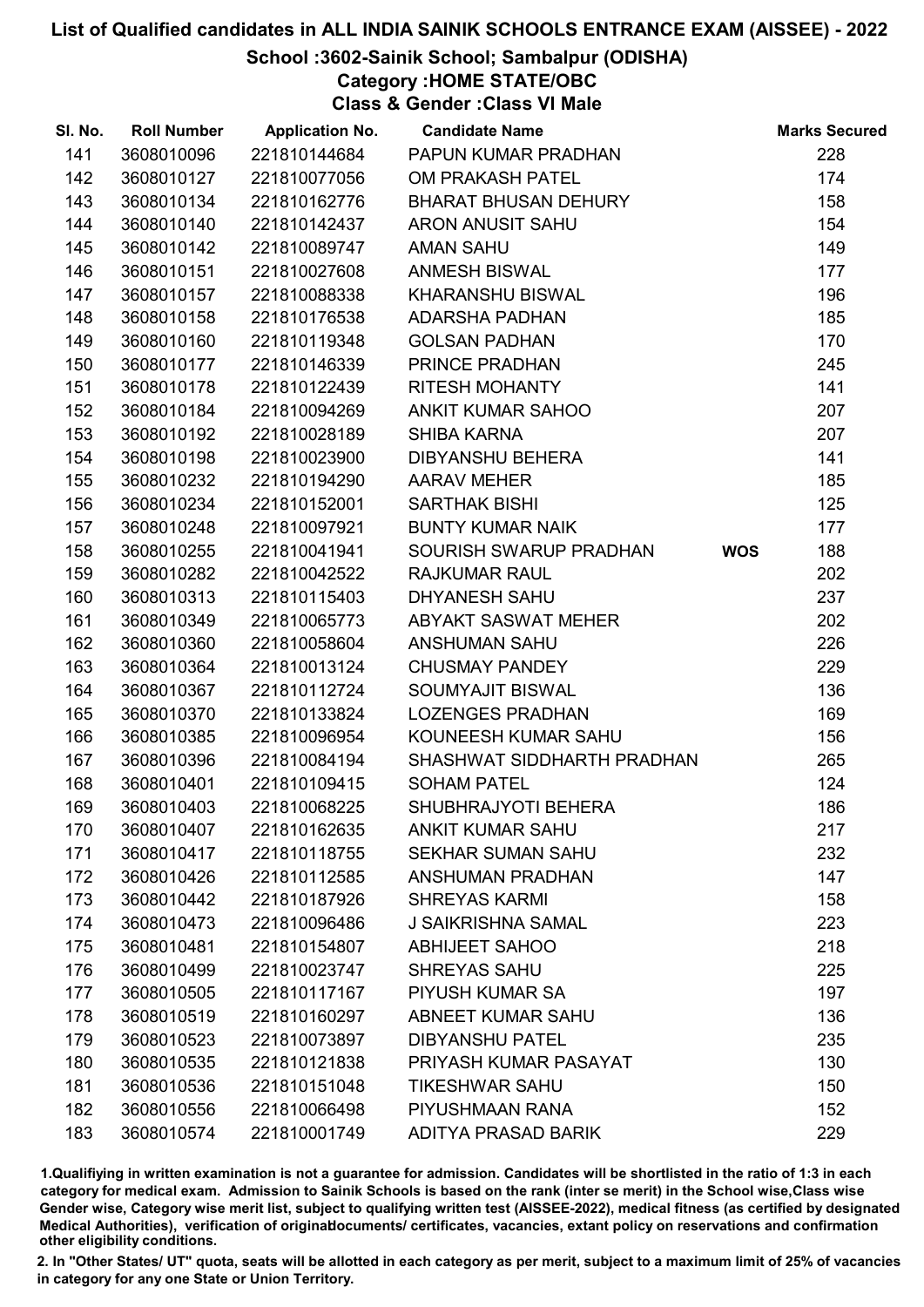# List of Qualified candidates in ALL INDIA SAINIK SCHOOLS ENTRANCE EXAM (AISSEE) - 2022 School :3602-Sainik School; Sambalpur (ODISHA) Category :HOME STATE/OBC Class & Gender :Class VI Male

| SI. No. | <b>Roll Number</b> | <b>Application No.</b> | Candidate Name    | <b>Marks Secured</b> |
|---------|--------------------|------------------------|-------------------|----------------------|
| 184     | 3608010575         | 221810102159           | HIMANSHU MEHER    | 170                  |
| 185     | 3608010582         | 221810029489           | OM PRITAM PRADHAN | 210                  |

<sup>1.</sup>Qualifiying in written examination is not a guarantee for admission. Candidates will be shortlisted in the ratio of 1:3 in each category for medical exam. Admission to Sainik Schools is based on the rank (inter se merit) in the School wise,Class wise Gender wise, Category wise merit list, subject to qualifying written test (AISSEE-2022), medical fitness (as certified by designated Medical Authorities), verification of originablocuments/ certificates, vacancies, extant policy on reservations and confirmation other eligibility conditions.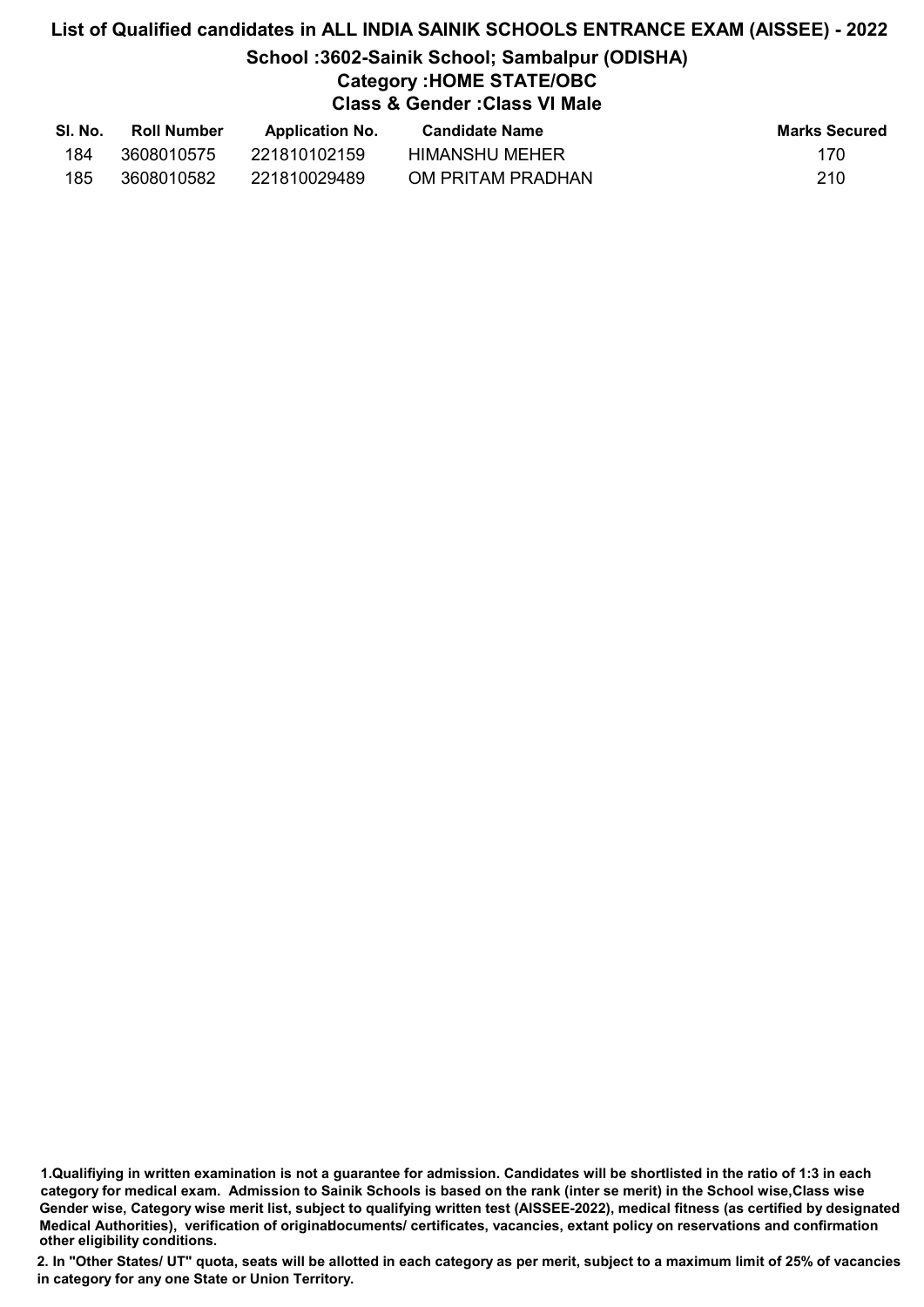#### School :3602-Sainik School; Sambalpur (ODISHA)

Category :HOME STATE/DEF

Class & Gender :Class VI Male

| SI. No. | <b>Roll Number</b> | <b>Application No.</b> | <b>Candidate Name</b>      | <b>Marks Secured</b> |
|---------|--------------------|------------------------|----------------------------|----------------------|
| 186     | 2501030382         | 221810016415           | LAXMIKANT PRADHAN          | 125                  |
| 187     | 3114020387         | 221810045893           | SATYAM SIBAM ACHARYA       | 217                  |
| 188     | 3301010029         | 221810169259           | <b>ISHAAN ACHARYA</b>      | 184                  |
| 189     | 3603010256         | 221810029621           | SHREYANSH SAMANTARAY       | 230                  |
| 190     | 3603020347         | 221810024778           | <b>UDAYA PRAKASH SAHU</b>  | 190                  |
| 191     | 3606010053         | 221810192796           | <b>MILAN SATAPATHY</b>     | 127                  |
| 192     | 3607010007         | 221810026622           | ANIKET DEO                 | 194                  |
| 193     | 3607010051         | 221810026122           | ANSH PRATIM PATEL          | 173                  |
| 194     | 3607010058         | 221810054023           | <b>GEETANSH MAHANTA</b>    | 238                  |
| 195     | 3608010213         | 221810098440           | SITANSHU SEKHAR ACHARYA    | 220                  |
| 196     | 3608010230         | 221810011090           | <b>AIYUSH KUMAR BISWAL</b> | 213                  |
| 197     | 3608010275         | 221810002202           | DISHANT JAI MAHAKUR        | 195                  |
| 198     | 3608010302         | 221810144962           | SIDDHARTH SAHOO            | 246                  |
| 199     | 3608010377         | 221810017634           | <b>SHREYAS PATEL</b>       | 121                  |
| 200     | 3608010381         | 221810020544           | PRAYASH PRADHAN            | 134                  |
| 201     | 3608010405         | 221810009035           | PIYUSH KUMAR BISWAL        | 213                  |
| 202     | 3608010434         | 221810062806           | AAYAN ARMAN BISWAL         | 187                  |
| 203     | 3608010491         | 221810012427           | MARUTI NANDAN SAHU         | 146                  |
| 204     | 3608010526         | 221810099118           | ROHNIT KUMAR SAHU          | 150                  |
| 205     | 3608010557         | 221810010009           | SHREYANSHU MISHRA          | 125                  |
| 206     | 3904041083         | 221810090229           | RUDRANSH DEBADARSHI        | 206                  |

<sup>1.</sup>Qualifiying in written examination is not a guarantee for admission. Candidates will be shortlisted in the ratio of 1:3 in each category for medical exam. Admission to Sainik Schools is based on the rank (inter se merit) in the School wise,Class wise Gender wise, Category wise merit list, subject to qualifying written test (AISSEE-2022), medical fitness (as certified by designated Medical Authorities), verification of originablocuments/ certificates, vacancies, extant policy on reservations and confirmation other eligibility conditions.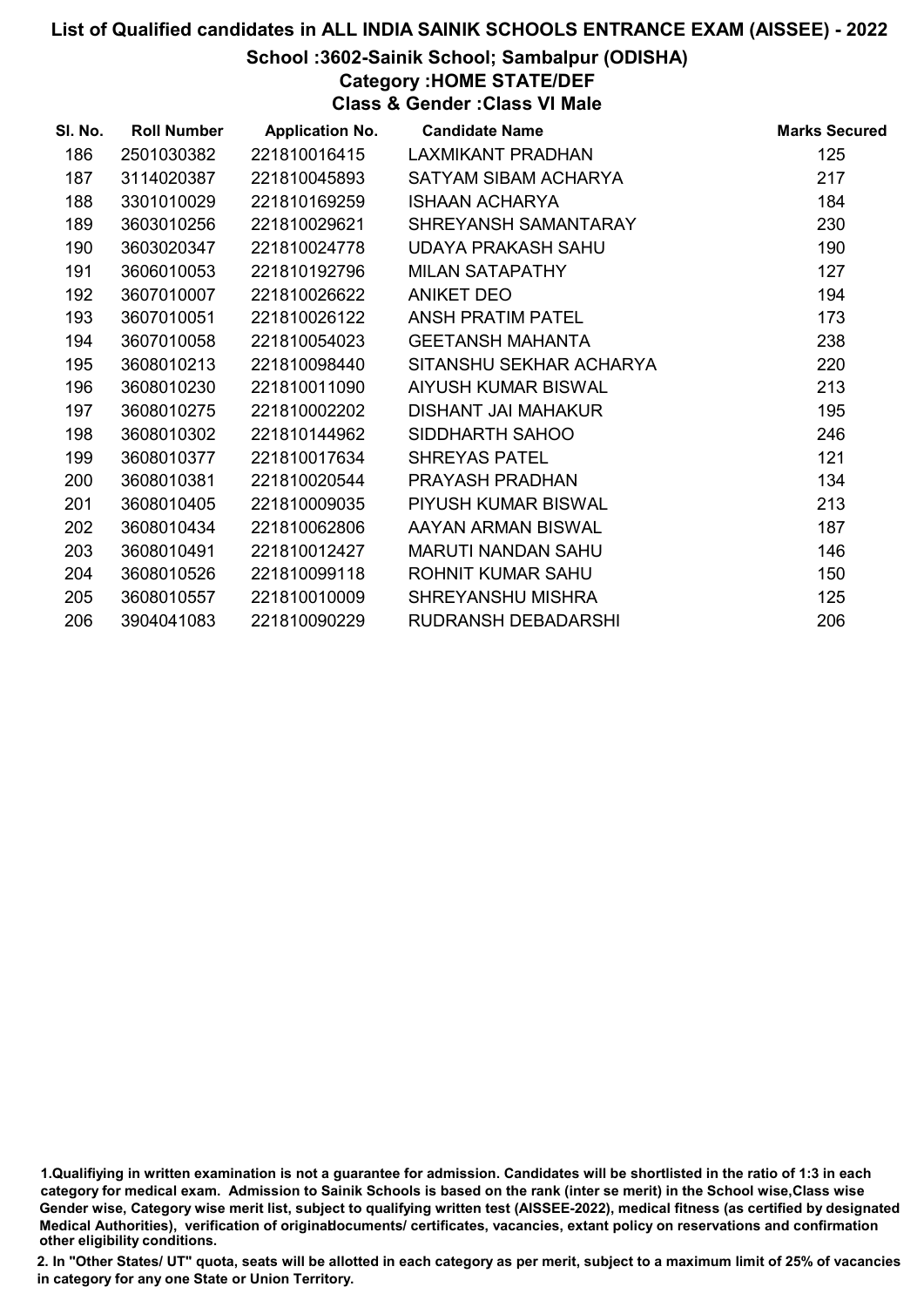#### School :3602-Sainik School; Sambalpur (ODISHA)

Category :HOME STATE/GEN

Class & Gender :Class VI Male

| SI. No. | <b>Roll Number</b> | <b>Application No.</b> | <b>Candidate Name</b>          | <b>Marks Secured</b> |
|---------|--------------------|------------------------|--------------------------------|----------------------|
| 207     | 1502010355         | 221810164665           | <b>HARSHAD THAKUR</b>          | 179                  |
| 208     | 2612010251         | 221810024486           | SOUMYA RANJAN SAMAL            | 185                  |
| 209     | 3601010008         | 221810194922           | <b>BISWAJIT BEHERA</b>         | 152                  |
| 210     | 3601010098         | 221810035066           | SAMBIT KUMAR MOHANTY           | 189                  |
| 211     | 3601010104         | 221810139376           | <b>AYUSH SWAIN</b>             | 144                  |
| 212     | 3601010130         | 221810096259           | SARFAROSH SAYAD                | 186                  |
| 213     | 3602010069         | 221810195372           | <b>T PRAYASH CHAND SUBUDHI</b> | 125                  |
| 214     | 3602010168         | 221810087039           | SIDHIBINAYAK SAHU              | 204                  |
| 215     | 3603010061         | 221810054953           | P SWATANTRA                    | 179                  |
| 216     | 3603010209         | 221810000560           | P. AMIYA RANJAN                | 141                  |
| 217     | 3603010253         | 221810125121           | SAI SANDEEP SAHOO.             | 173                  |
| 218     | 3603010334         | 221810030252           | ANIRUDHA MOHAPATRA             | 184                  |
| 219     | 3603020180         | 221810007046           | <b>ARNAV MOHANTY</b>           | 153                  |
| 220     | 3603020211         | 221810004296           | <b>ACHYUTANAND PUJARI</b>      | 141                  |
| 221     | 3603020260         | 221810072477           | ABHYUDAYA MAHAPATRA            | 139                  |
| 222     | 3604010078         | 221810189483           | <b>ARYAMAN DHIR</b>            | 131                  |
| 223     | 3604010110         | 221810063337           | SOMNATH BHANJA                 | 128                  |
| 224     | 3604010123         | 221810029329           | JYOTI PRAKASH SATAPATHY        | 206                  |
| 225     | 3605010018         | 221810162830           | <b>BHABAGRAHI RANA</b>         | 123                  |
| 226     | 3605010031         | 221810031132           | <b>ADARSA GOUD</b>             | 124                  |
| 227     | 3605010061         | 221810032368           | <b>AKHILESH SHARMA</b>         | 159                  |
| 228     | 3606010062         | 221810055187           | <b>ASUTOSH PANDA</b>           | 147                  |
| 229     | 3607010023         | 221810025238           | <b>GOUTAM KUMAR JENA</b>       | 170                  |
| 230     | 3607010032         | 221810194370           | SIDHARTH KUMAR PATEL           | 197                  |
| 231     | 3607010056         | 221810070882           | AADITYA BAKSHI                 | 139                  |
| 232     | 3607010077         | 221810010775           | <b>ADARSH DASH</b>             | 125                  |
| 233     | 3608010002         | 221810160110           | <b>JAYAPRAKASH SAHU</b>        | 199                  |
| 234     | 3608010008         | 221810143550           | <b>PRANAB KUMAR SAHU</b>       | 150                  |
| 235     | 3608010041         | 221810186722           | <b>SACHIN RAUT</b>             | 198                  |
| 236     | 3608010053         | 221810030162           | <b>UDIT NARAYAN NAYAK</b>      | 163                  |
| 237     | 3608010062         | 221810186903           | <b>GUNJAN KUMAR SAHU</b>       | 175                  |
| 238     | 3608010095         | 221810011184           | <b>SAUMYAPRAS MISHRA</b>       | 200                  |
| 239     | 3608010139         | 221810019327           | RUDRA NARAYAN MISHRA           | 189                  |
| 240     | 3608010163         | 221810191758           | <b>SMRUTI RANJAN BAHALIA</b>   | 192                  |
| 241     | 3608010170         | 221810068909           | KARUNAKARA DASH                | 123                  |
| 242     | 3608010172         | 221810011029           | <b>ANSHUMAN MISHRA</b>         | 184                  |
| 243     | 3608010185         | 221810100369           | NITEEN HOTA                    | 123                  |
| 244     | 3608010194         | 221810145899           | <b>BIMAL BABU</b>              | 148                  |
| 245     | 3608010196         | 221810055800           | <b>ABINASH DHAR</b>            | 152                  |
| 246     | 3608010227         | 221810072580           | <b>SARTHAK RATH</b>            | 212                  |
| 247     | 3608010228         | 221810059880           | <b>AYUSHMAN NAYAK</b>          | 178                  |
| 248     | 3608010236         | 221810013701           | <b>SWASTIK KAR</b>             | 130                  |
| 249     | 3608010238         | 221810000011           | DEEPANSHU AGRAWAL              | 170                  |

1.Qualifiying in written examination is not a guarantee for admission. Candidates will be shortlisted in the ratio of 1:3 in each category for medical exam. Admission to Sainik Schools is based on the rank (inter se merit) in the School wise,Class wise Gender wise, Category wise merit list, subject to qualifying written test (AISSEE-2022), medical fitness (as certified by designated Medical Authorities), verification of originablocuments/ certificates, vacancies, extant policy on reservations and confirmation other eligibility conditions.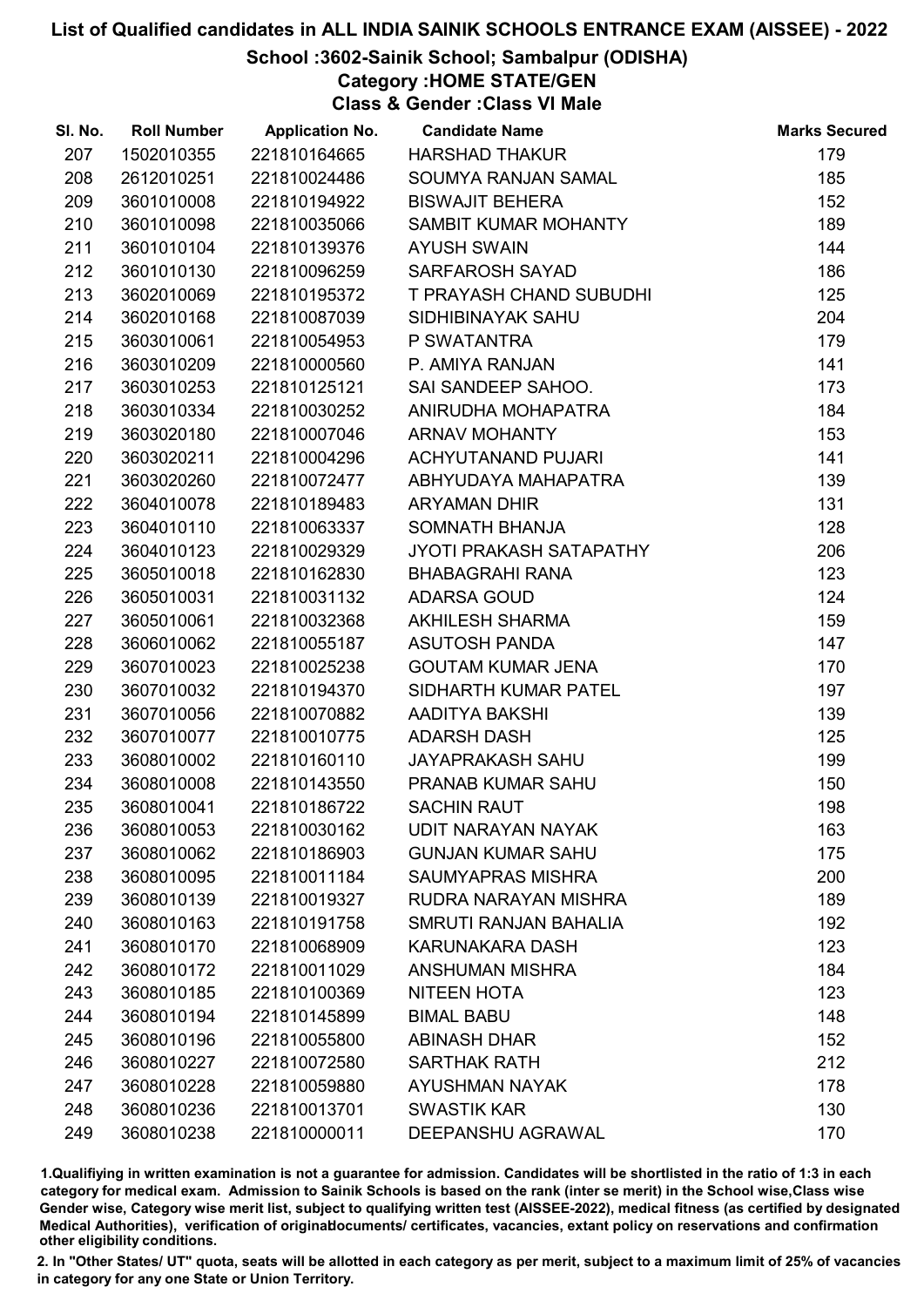#### School :3602-Sainik School; Sambalpur (ODISHA)

Category :HOME STATE/GEN

Class & Gender :Class VI Male

| SI. No. | <b>Roll Number</b> | <b>Application No.</b> | <b>Candidate Name</b>            |    | <b>Marks Secured</b> |
|---------|--------------------|------------------------|----------------------------------|----|----------------------|
| 250     | 3608010241         | 221810102411           | <b>ADITYA MEHER</b>              |    | 154                  |
| 251     | 3608010251         | 221810034931           | ABHIGYAN KACHWAHA                |    | 153                  |
| 252     | 3608010264         | 221810182171           | <b>VENKAT RAJA RAM PILLI</b>     |    | 177                  |
| 253     | 3608010267         | 221810122571           | <b>AYUSHMAN PANDA</b>            |    | 155                  |
| 254     | 3608010271         | 221810010481           | SOMNATH PANDA                    |    | 191                  |
| 255     | 3608010277         | 221810145602           | <b>EKANSH HOTA</b>               |    | 168                  |
| 256     | 3608010290         | 221810193042           | AARAB SHARMA                     |    | 189                  |
| 257     | 3608010305         | 221810028872           | PRATEEK KUMAR PUROHIT            |    | 229                  |
| 258     | 3608010328         | 221810074433           | <b>AVANEESH DAS</b>              |    | 161                  |
| 259     | 3608010331         | 221810184143           | <b>HARSHIT KUMAR SINGH</b>       |    | 151                  |
| 260     | 3608010343         | 221810092063           | <b>SAMRAT MAHAPATRA</b>          |    | 122                  |
| 261     | 3608010351         | 221810055783           | <b>DARSHAN SHARMA</b>            |    | 123                  |
| 262     | 3608010374         | 221810085034           | <b>SK NUMAN ALI</b>              |    | 148                  |
| 263     | 3608010378         | 221810162734           | <b>REMAN SAIRAM SAHOO</b>        |    | 127                  |
| 264     | 3608010379         | 221810137244           | <b>SHREYAS PADHAN</b>            |    | 205                  |
| 265     | 3608010416         | 221810053655           | PARAS KUMAR MISHRA               |    | 158                  |
| 266     | 3608010421         | 221810065565           | <b>AKASH KUMAR SAHU</b>          | CG | 207                  |
| 267     | 3608010430         | 221810178785           | ARABINDA KUMAR PRADHAN           |    | 160                  |
| 268     | 3608010449         | 221810065346           | AMIYA UDAYAN MAHAPATRA           |    | 120                  |
| 269     | 3608010451         | 221810058446           | <b>SAILESH KUNWAR</b>            |    | 196                  |
| 270     | 3608010456         | 221810176856           | <b>DEVANSH BHATTACHARYA</b>      |    | 161                  |
| 271     | 3608010458         | 221810118956           | PUNYAPLABAN SATPATHY             |    | 208                  |
| 272     | 3608010460         | 221810147066           | <b>ARMAN PADHEE</b>              |    | 139                  |
| 273     | 3608010466         | 221810066776           | <b>DIVYANSH AGRAWAL</b>          |    | 140                  |
| 274     | 3608010482         | 221810139017           | ADITYA NARAYAN PANDA             |    | 141                  |
| 275     | 3608010494         | 221810154337           | SOURISH KUMAR PANDA              |    | 184                  |
| 276     | 3608010495         | 221810178637           | <b>OMSHREE CHANDRAKANT KUMAR</b> |    | 131                  |
| 277     | 3608010502         | 221810039557           | <b>ARYAN JOSHI</b>               |    | 134                  |
| 278     | 3608010509         | 221810058577           | <b>VALLURI PUSKAR SAI</b>        |    | 122                  |
| 279     | 3608010527         | 221810160518           | PRAGYAN PATEL                    |    | 151                  |
| 280     | 3608010542         | 221810074858           | PIYUSH KUMAR JENA                |    | 140                  |
| 281     | 3608010571         | 221810083549           | <b>SHREEOM KUMAR MISHRA</b>      |    | 184                  |
| 282     | 4102030224         | 221810136369           | <b>SREEAANSU SAHU</b>            |    | 148                  |

<sup>1.</sup>Qualifiying in written examination is not a guarantee for admission. Candidates will be shortlisted in the ratio of 1:3 in each category for medical exam. Admission to Sainik Schools is based on the rank (inter se merit) in the School wise,Class wise Gender wise, Category wise merit list, subject to qualifying written test (AISSEE-2022), medical fitness (as certified by designated Medical Authorities), verification of originablocuments/ certificates, vacancies, extant policy on reservations and confirmation other eligibility conditions.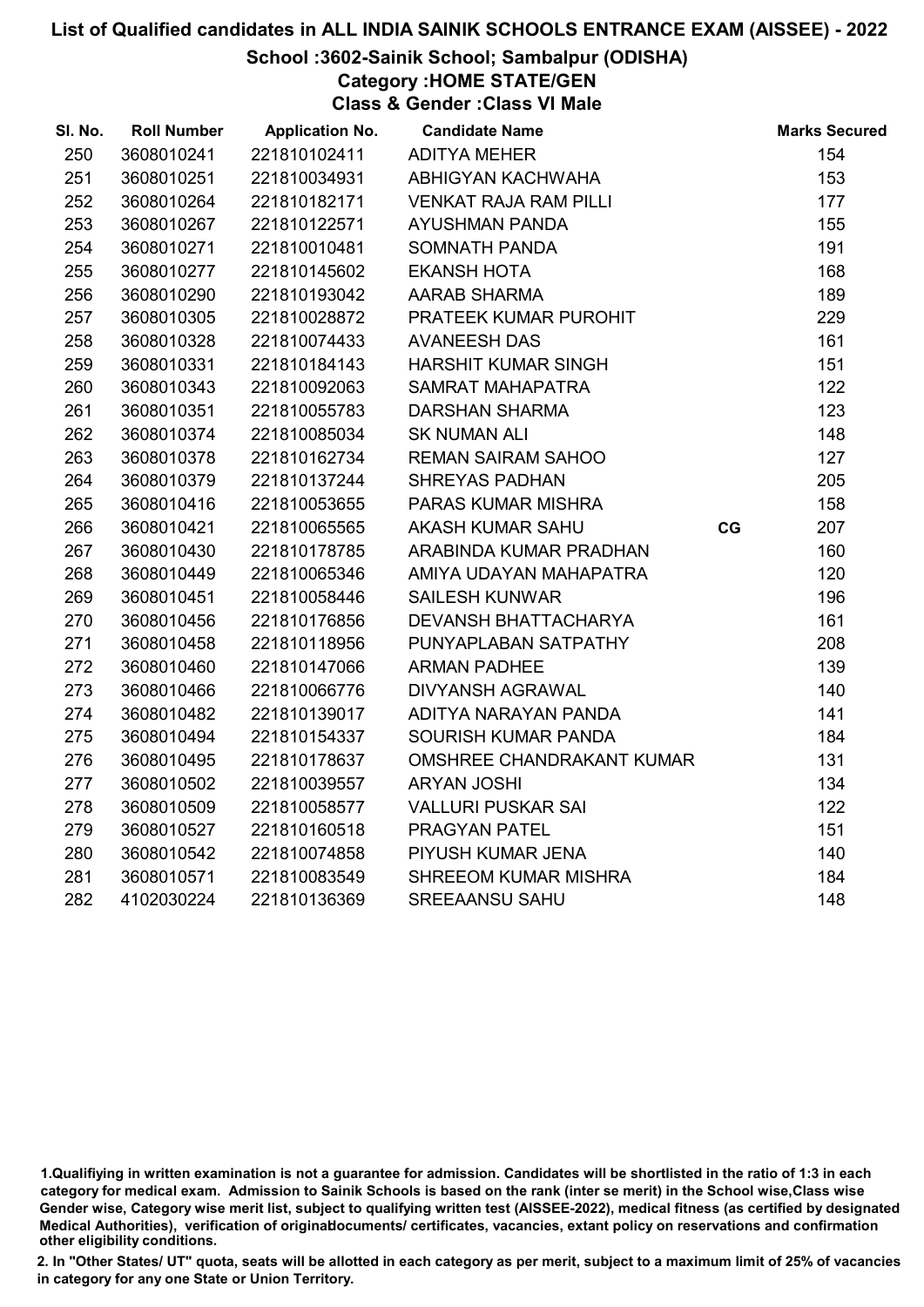#### School :3602-Sainik School; Sambalpur (ODISHA)

Category :OTHER STATE/SC

Class & Gender :Class VI Male

| SI. No. | <b>Roll Number</b> | <b>Application No.</b> | <b>Candidate Name</b>     | <b>Marks Secured</b> |
|---------|--------------------|------------------------|---------------------------|----------------------|
| 283     | 1210020088         | 221810060091           | P NEERAJ                  | 75                   |
| 284     | 1210030145         | 221810108095           | POODOKA HEMADRI           | 100                  |
| 285     | 1502010370         | 221810137146           | <b>PIYUSH SHEKHAR</b>     | 142                  |
| 286     | 1503010269         | 221810085957           | PIYUSH KUMAR BHARTI       | 111                  |
| 287     | 1505010793         | 221810154105           | <b>SONU KUMAR</b>         | 113                  |
| 288     | 1505010928         | 221810076827           | <b>SATYAM SHAKTI</b>      | 150                  |
| 289     | 1505010994         | 221810084718           | <b>NISHANT KUMAR</b>      | 172                  |
| 290     | 1505011106         | 221810016499           | <b>OM KUMAR</b>           | 145                  |
| 291     | 1506010337         | 221810122496           | <b>GOLU MEHRA</b>         | 170                  |
| 292     | 1506020303         | 221810121988           | <b>AMAN RAJ</b>           | 227                  |
| 293     | 1509040074         | 221810044376           | SHANTNU VINAYAK           | 214                  |
| 294     | 1510010069         | 221810074621           | <b>ALOK RAJ</b>           | 159                  |
| 295     | 1511020090         | 221810121180           | <b>RISHU KUMAR</b>        | 204                  |
| 296     | 1511020144         | 221810124131           | <b>MANISH KUMAR</b>       | 215                  |
| 297     | 1511020152         | 221810075731           | <b>MANISH KUMAR</b>       | 201                  |
| 298     | 1511030130         | 221810087475           | <b>ALOK KUMAR</b>         | 169                  |
| 299     | 1511030199         | 221810120536           | PRIYANSHU KUMAR           | 200                  |
| 300     | 1513010069         | 221810108451           | <b>KRISHNA KUMAR</b>      | 187                  |
| 301     | 1513020172         | 221810108336           | <b>BALIRAM KUMAR</b>      | 116                  |
| 302     | 1513020295         | 221810150879           | <b>SURAJ KUMAR</b>        | 113                  |
| 303     | 3002010249         | 221810054612           | <b>ADARSH</b>             | 220                  |
| 304     | 3110020412         | 221810111788           | SHREYANSH YASHWANT MOHITE | 133                  |
| 305     | 3905010006         | 221810067800           | <b>SATYENDRA KAIN</b>     | 98                   |
| 306     | 3905020599         | 221810163366           | <b>KANISHK</b>            | 132                  |
| 307     | 4405020353         | 221810080299           | <b>SUMIT KUMAR</b>        | 133                  |

<sup>1.</sup>Qualifiying in written examination is not a guarantee for admission. Candidates will be shortlisted in the ratio of 1:3 in each category for medical exam. Admission to Sainik Schools is based on the rank (inter se merit) in the School wise,Class wise Gender wise, Category wise merit list, subject to qualifying written test (AISSEE-2022), medical fitness (as certified by designated Medical Authorities), verification of originablocuments/ certificates, vacancies, extant policy on reservations and confirmation other eligibility conditions.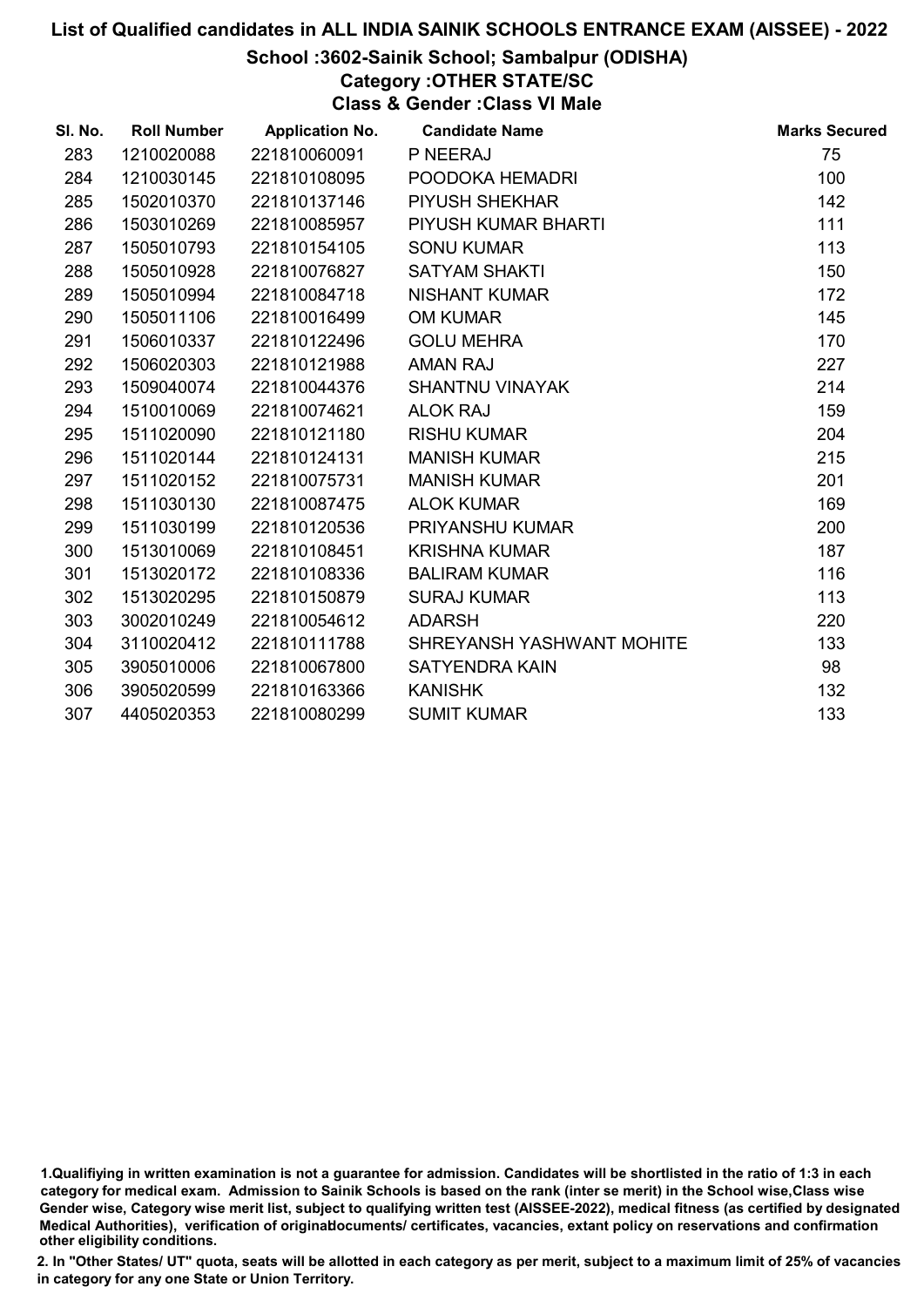# List of Qualified candidates in ALL INDIA SAINIK SCHOOLS ENTRANCE EXAM (AISSEE) - 2022 School :3602-Sainik School; Sambalpur (ODISHA) Category :OTHER STATE/ST Class & Gender :Class VI Male

| SI. No. | Roll Number | <b>Application No.</b> | Candidate Name        | <b>Marks Secured</b> |
|---------|-------------|------------------------|-----------------------|----------------------|
| 308     | 1210020009  | 221810113741           | YAKASHIRI SIVAMANI    | 99                   |
| 309     | 2610010199  | 221810027589           | SUBODH KUMAR TAISUM   | 119                  |
| 310     | 4201040264  | 221810055283           | BANOTH THANYAPAT NAIK | 96                   |

1.Qualifiying in written examination is not a guarantee for admission. Candidates will be shortlisted in the ratio of 1:3 in each category for medical exam. Admission to Sainik Schools is based on the rank (inter se merit) in the School wise,Class wise Gender wise, Category wise merit list, subject to qualifying written test (AISSEE-2022), medical fitness (as certified by designated Medical Authorities), verification of originablocuments/ certificates, vacancies, extant policy on reservations and confirmation other eligibility conditions.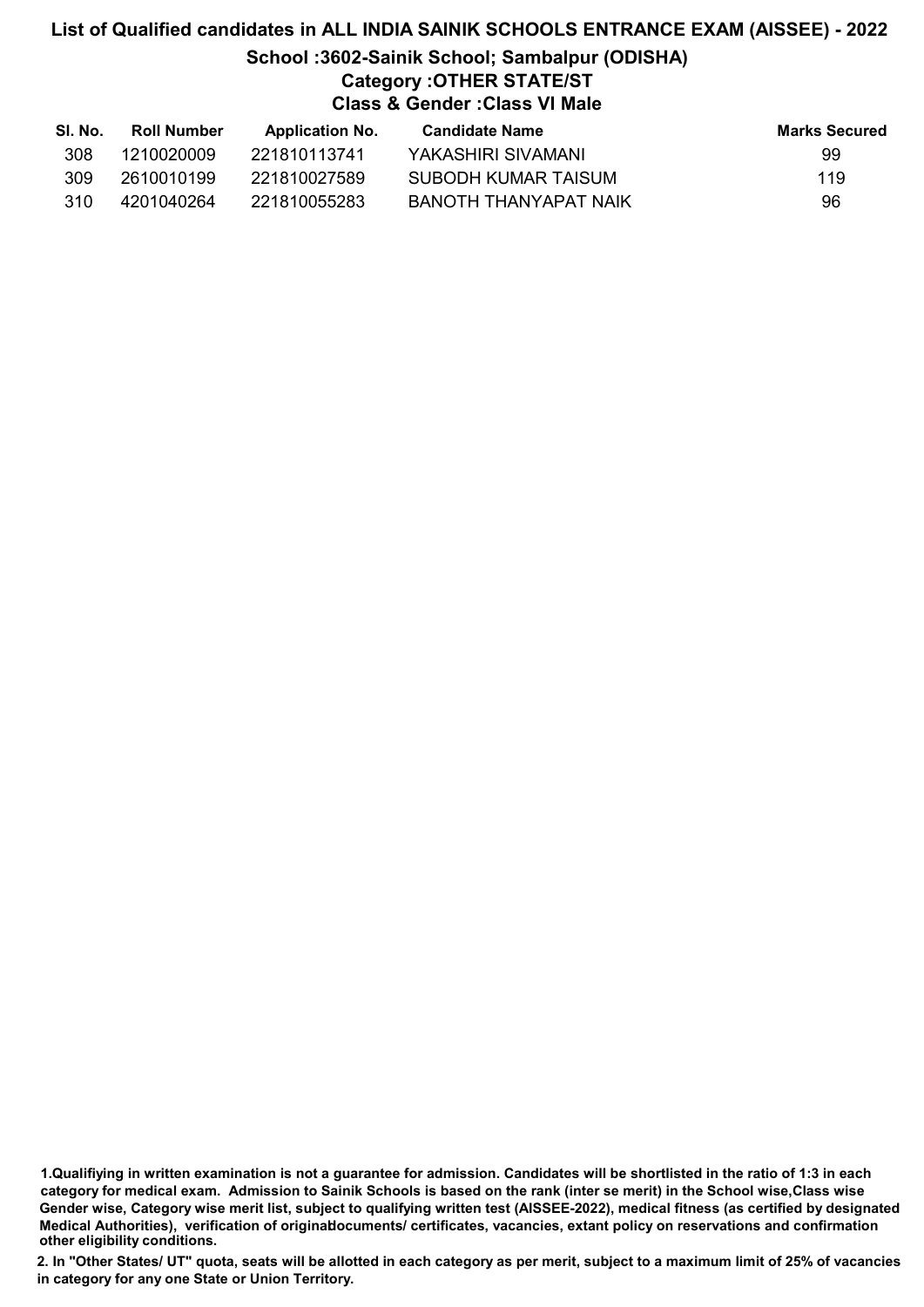### School :3602-Sainik School; Sambalpur (ODISHA)

Category :OTHER STATE/OBC

Class & Gender :Class VI Male

| SI. No. | <b>Roll Number</b> | <b>Application No.</b> | <b>Candidate Name</b>      |           | <b>Marks Secured</b> |
|---------|--------------------|------------------------|----------------------------|-----------|----------------------|
| 311     | 1212030126         | 221810149604           | MEKALA ROHAN KRISHNA       |           | 142                  |
| 312     | 1501010601         | 221810090398           | <b>DILKHUSH KUMAR</b>      |           | 158                  |
| 313     | 1502010329         | 221810113174           | <b>RAJEEV KUMAR</b>        |           | 208                  |
| 314     | 1502010433         | 221810027019           | <b>DEEPAK KUMAR</b>        |           | 161                  |
| 315     | 1502010446         | 221810051369           | <b>VISHWAJEET</b>          |           | 134                  |
| 316     | 1503010077         | 221810049031           | <b>AAYUSH KUMAR</b>        |           | 190                  |
| 317     | 1503010192         | 221810166505           | <b>KARTIK KUMAR</b>        |           | 189                  |
| 318     | 1503010294         | 221810144528           | AYUSH KUMAR GUPTA          |           | 221                  |
| 319     | 1503020248         | 221810145276           | <b>ARYAN ANAND</b>         |           | 249                  |
| 320     | 1504020033         | 221810155882           | <b>ATUL RAJ</b>            |           | 202                  |
| 321     | 1505010136         | 221810125082           | AAYUSH AARYAN              | <b>AR</b> | 220                  |
| 322     | 1505010337         | 221810116927           | <b>GAURAV RAJ</b>          |           | 230                  |
| 323     | 1505010446         | 221810192099           | <b>PIYUSH RAJ</b>          |           | 249                  |
| 324     | 1505010619         | 221810025532           | <b>MAHESH KUMAR</b>        |           | 210                  |
| 325     | 1505010946         | 221810134457           | <b>DHIRAJ KUMAR</b>        |           | 254                  |
| 326     | 1505011036         | 221810089088           | <b>ANKIT KUMAR</b>         |           | 208                  |
| 327     | 1505011057         | 221810138609           | <b>DHIRENDRA KUMAR</b>     |           | 199                  |
| 328     | 1505011101         | 221810083389           | <b>SAURAV KUMAR</b>        |           | 210                  |
| 329     | 1506010096         | 221810121732           | AYUSH KUMAR KUSHWAHA       |           | 184                  |
| 330     | 1506010328         | 221810122576           | <b>AMAN KUMAR</b>          |           | 196                  |
| 331     | 1506020290         | 221810121858           | <b>DIPANSHU RAJ</b>        |           | 238                  |
| 332     | 1507010007         | 221810031620           | <b>DIVYANSHU RAJ</b>       |           | 188                  |
| 333     | 1507010079         | 221810031192           | PRANAV KUMAR               |           | 252                  |
| 334     | 1507010367         | 221810134716           | PRIYANSHU KUMAR            |           | 133                  |
| 335     | 1508010585         | 221810132676           | RAJ MALHOTRA KUMAR         |           | 187                  |
| 336     | 1509020012         | 221810124010           | <b>ANGAD KUMAR</b>         |           | 249                  |
| 337     | 1509020333         | 221810159875           | <b>BHARGAV BHARTI</b>      |           | 134                  |
| 338     | 1509020433         | 221810169258           | <b>ABHINAV KUMAR</b>       |           | 215                  |
| 339     | 1509030092         | 221810165782           | <b>VATSALYA</b>            |           | 148                  |
| 340     | 1509030188         | 221810137453           | <b>HARSH ARYA</b>          |           | 269                  |
| 341     | 1509030277         | 221810070334           | <b>RAJEEV KUMAR RANJAN</b> |           | 206                  |
| 342     | 1509030311         | 221810130164           | <b>SUMAN KUMAR</b>         |           | 268                  |
| 343     | 1509040189         | 221810164857           | <b>KRISH RAJ</b>           |           | 235                  |
| 344     | 1510010168         | 221810104513           | <b>AYUSH CHAUHAN</b>       |           | 254                  |
| 345     | 1510010172         | 221810016913           | <b>ANSHU KUMAR</b>         |           | 142                  |
| 346     | 1510020173         | 221810053865           | <b>LAKSHMAN KUMAR</b>      |           | 225                  |
| 347     | 1510020238         | 221810017217           | <b>AYUSH RAJ</b>           |           | 158                  |
| 348     | 1510020375         | 221810053989           | <b>AYUSH RANJAN</b>        |           | 233                  |
| 349     | 1510030044         | 221810023183           | <b>ABHINAV ROY</b>         |           | 221                  |
| 350     | 1510030323         | 221810180329           | <b>SACHIN KUMAR</b>        |           | 208                  |
| 351     | 1511020086         | 221810096770           | <b>ABHI KUMAR</b>          |           | 235                  |
| 352     | 1511020207         | 221810178191           | <b>SURYAMANI KUMAR</b>     |           | 141                  |
| 353     | 1511020504         | 221810116634           | <b>SAWAN KUMAR</b>         |           | 256                  |

1.Qualifiying in written examination is not a guarantee for admission. Candidates will be shortlisted in the ratio of 1:3 in each category for medical exam. Admission to Sainik Schools is based on the rank (inter se merit) in the School wise,Class wise Gender wise, Category wise merit list, subject to qualifying written test (AISSEE-2022), medical fitness (as certified by designated Medical Authorities), verification of originablocuments/ certificates, vacancies, extant policy on reservations and confirmation other eligibility conditions.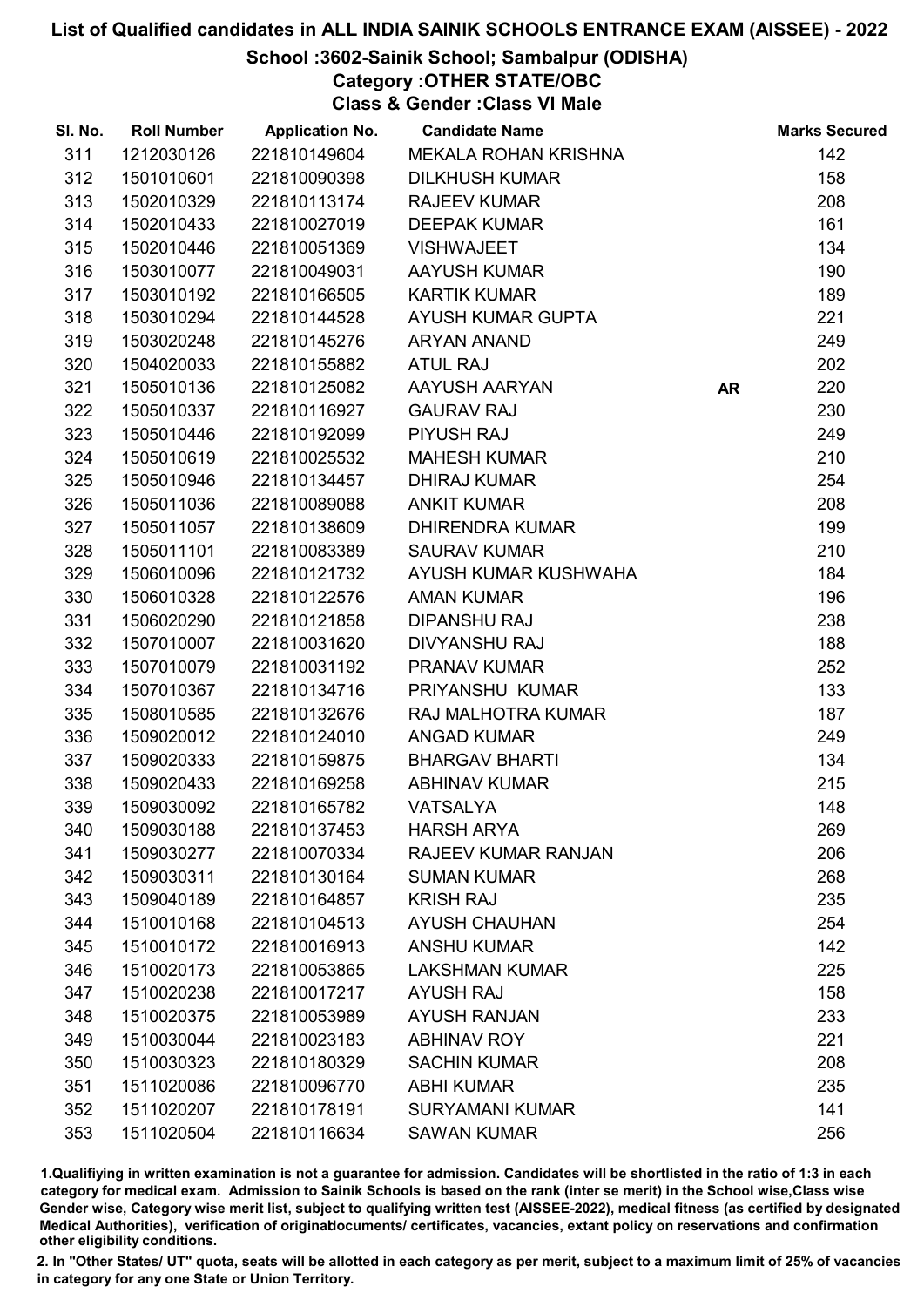#### School :3602-Sainik School; Sambalpur (ODISHA)

Category :OTHER STATE/OBC Class & Gender :Class VI Male

1.Qualifiying in written examination is not a guarantee for admission. Candidates will be shortlisted in the ratio of 1:3 in each category for medical exam. Admission to Sainik Schools is based on the rank (inter se merit) in the School wise,Class wise Gender wise, Category wise merit list, subject to qualifying written test (AISSEE-2022), medical fitness (as certified by designated Medical Authorities), verification of originablocuments/ certificates, vacancies, extant policy on reservations and confirmation other eligibility conditions.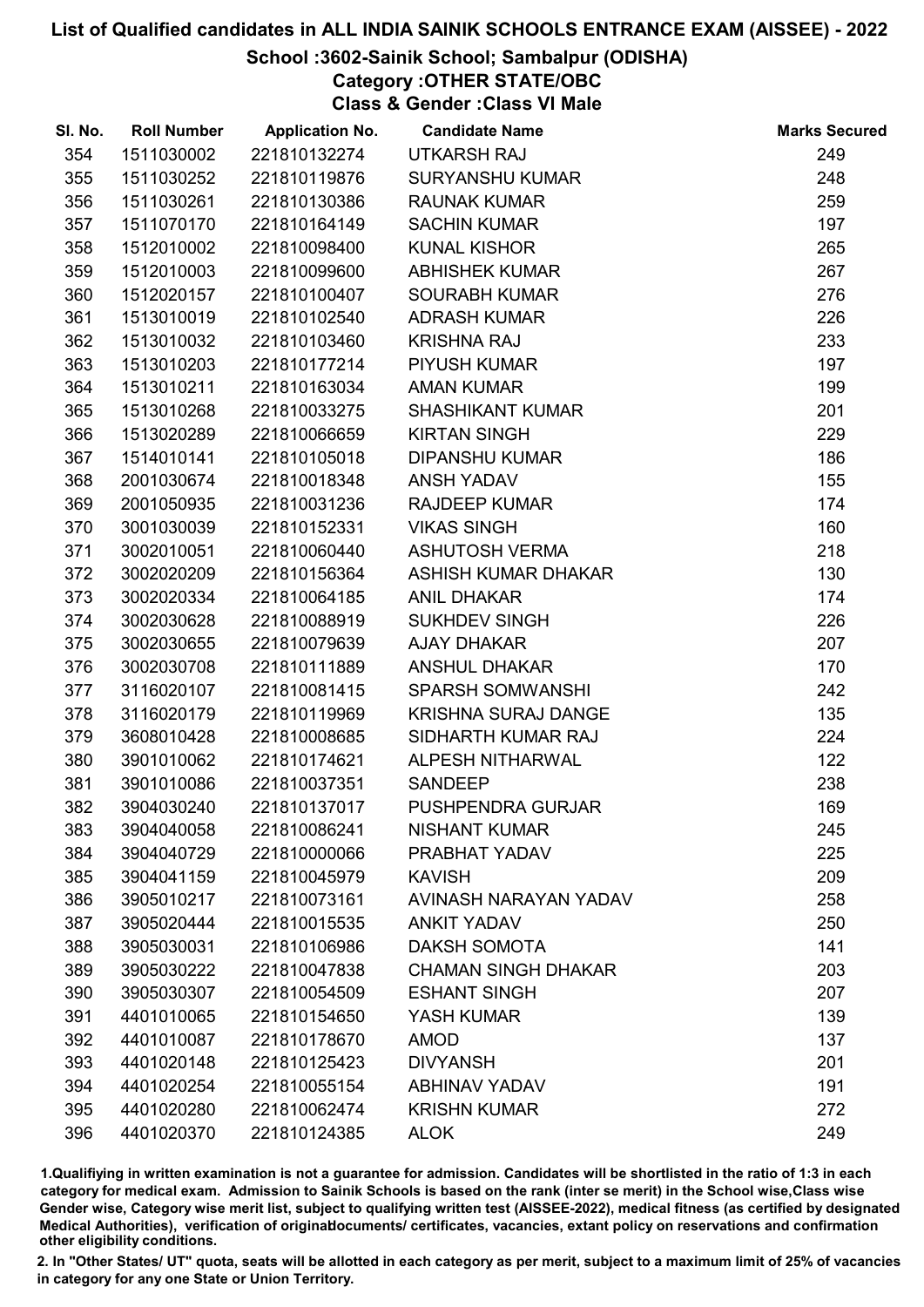# School :3602-Sainik School; Sambalpur (ODISHA)

Category :OTHER STATE/OBC

Class & Gender :Class VI Male

| SI. No. | <b>Roll Number</b> | <b>Application No.</b> | <b>Candidate Name</b>     | <b>Marks Secured</b> |
|---------|--------------------|------------------------|---------------------------|----------------------|
| 397     | 4401020482         | 221810126117           | NAMAN YADAV               | 240                  |
| 398     | 4401030514         | 221810155899           | <b>KRISHNA</b>            | 144                  |
| 399     | 4405010039         | 221810160770           | PRIYANSHU VERMA           | 187                  |
| 400     | 4405010106         | 221810069091           | AMAN VERMA                | 242                  |
| 401     | 4405020220         | 221810128757           | ANURAG SAHU               | 234                  |
| 402     | 4405020234         | 221810138077           | AKASH KUMAR               | 246                  |
| 403     | 4405020237         | 221810128577           | ALOK SAHU                 | 241                  |
| 404     | 4405020249         | 221810153897           | <b>PRINCE KUMAR GUPTA</b> | 192                  |
| 405     | 4406030166         | 221810160695           | <b>SAMARTH</b>            | 199                  |

1.Qualifiying in written examination is not a guarantee for admission. Candidates will be shortlisted in the ratio of 1:3 in each category for medical exam. Admission to Sainik Schools is based on the rank (inter se merit) in the School wise,Class wise Gender wise, Category wise merit list, subject to qualifying written test (AISSEE-2022), medical fitness (as certified by designated Medical Authorities), verification of originablocuments/ certificates, vacancies, extant policy on reservations and confirmation other eligibility conditions.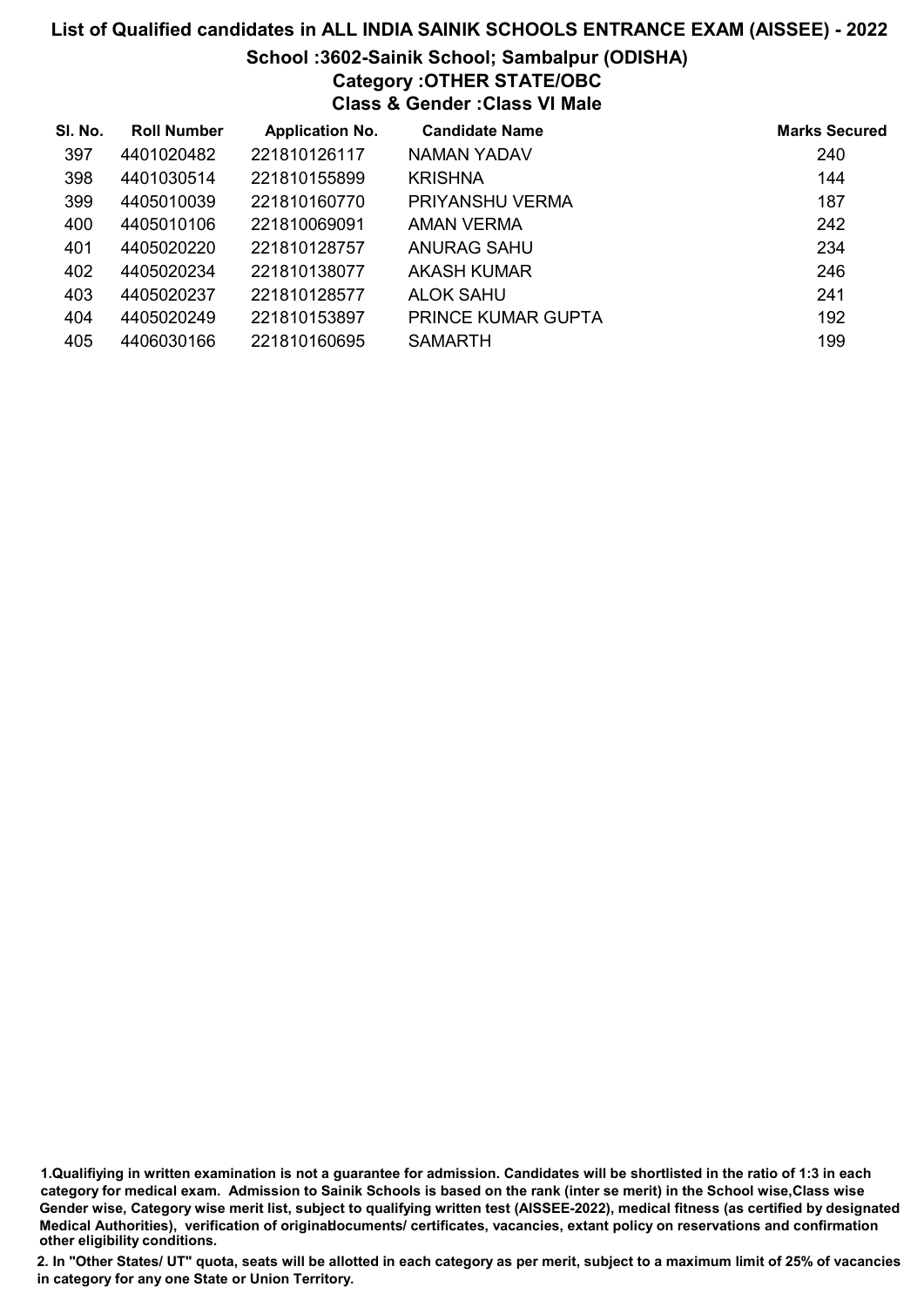#### School :3602-Sainik School; Sambalpur (ODISHA)

Category :OTHER STATE/DEF

Class & Gender :Class VI Male

| SI. No. | <b>Roll Number</b> | <b>Application No.</b> | <b>Candidate Name</b> | <b>Marks Secured</b> |
|---------|--------------------|------------------------|-----------------------|----------------------|
| 406     | 1501010269         | 221810073510           | <b>AAKASH</b>         | 144                  |
| 407     | 1507010178         | 221810024276           | <b>SAMEER SAMRAT</b>  | 209                  |
| 408     | 1509030084         | 221810142382           | <b>ABHINAV KUMAR</b>  | 200                  |
| 409     | 1511020441         | 221810108873           | <b>AYUSH KUMAR</b>    | 159                  |
| 410     | 1511040473         | 221810066499           | <b>GOPAL GEE</b>      | 238                  |
| 411     | 1511060032         | 221810139445           | <b>AMIT KUMAR</b>     | 162                  |
| 412     | 1513010164         | 221810119043           | <b>ANAND SINGH</b>    | 146                  |
| 413     | 1513020074         | 221810059264           | <b>JAY VARDHAN</b>    | 203                  |
| 414     | 1513020162         | 221810006989           | <b>SHRI RAM</b>       | 203                  |
| 415     | 2303020040         | 221810067920           | <b>DIKSHANT</b>       | 161                  |
| 416     | 2501010116         | 221810167582           | <b>SALOK TIWARI</b>   | 127                  |
| 417     | 3602010176         | 221810147999           | <b>HARSH RAJ</b>      | 231                  |
| 418     | 3902010194         | 221810180394           | <b>YUVRAJ BASERA</b>  | 147                  |
| 419     | 3904040041         | 221810150331           | <b>FARMAN KHAN</b>    | 143                  |
| 420     | 3904040962         | 221810142838           | AMAN KUMAR OJHA       | 187                  |
| 421     | 3905010139         | 221810049601           | PREM RAJ              | 172                  |
| 422     | 3905010211         | 221810029951           | PREYANK CHOUDHARY     | 137                  |
| 423     | 3905020282         | 221810086504           | <b>MAHESH</b>         | 175                  |
| 424     | 3905030399         | 221810067769           | <b>AARUSH KUMAR</b>   | 138                  |
| 425     | 3905050260         | 221810102417           | <b>GAURAV YADAV</b>   | 217                  |
| 426     | 4401020267         | 221810048364           | <b>PRANAV GANGWAR</b> | 153                  |
| 427     | 4401020300         | 221810029394           | <b>SUMIT KUMAR</b>    | 221                  |
|         |                    |                        |                       |                      |

<sup>1.</sup>Qualifiying in written examination is not a guarantee for admission. Candidates will be shortlisted in the ratio of 1:3 in each category for medical exam. Admission to Sainik Schools is based on the rank (inter se merit) in the School wise,Class wise Gender wise, Category wise merit list, subject to qualifying written test (AISSEE-2022), medical fitness (as certified by designated Medical Authorities), verification of originablocuments/ certificates, vacancies, extant policy on reservations and confirmation other eligibility conditions.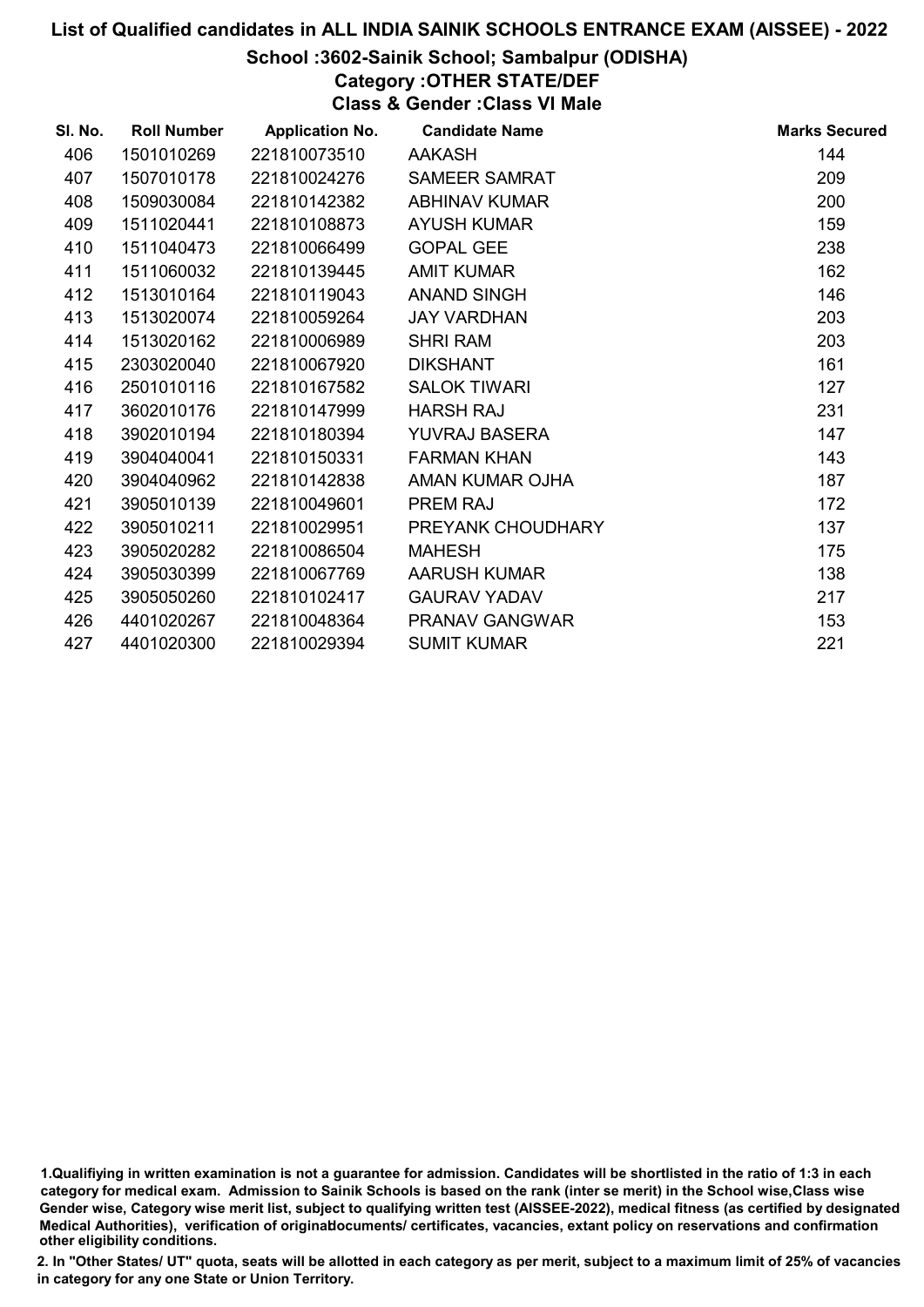#### School :3602-Sainik School; Sambalpur (ODISHA)

Category :OTHER STATE/GEN

Class & Gender :Class VI Male

| SI. No. | <b>Roll Number</b> | <b>Application No.</b> | <b>Candidate Name</b>            | <b>Marks Secured</b> |
|---------|--------------------|------------------------|----------------------------------|----------------------|
| 428     | 1209020040         | 221810102423           | VANKA VENKATA RUPIN VISWA SRI    | 210                  |
| 429     | 1210010185         | 221810026640           | <b>V LALITH</b>                  | 160                  |
| 430     | 1210030134         | 221810024585           | POLAMREDDY KESAVA REDDY          | 182                  |
| 431     | 1503020053         | 221810150202           | <b>SATYAWANT KUMAR</b>           | 235                  |
| 432     | 1503020256         | 221810008996           | AYUSH KUMAR SINGH                | 226                  |
| 433     | 1504020134         | 221810053436           | <b>MANAS CHAUDHARY</b>           | 166                  |
| 434     | 1505010054         | 221810154711           | <b>MANJEET SINGH RANA</b>        | 126                  |
| 435     | 1505010742         | 221810129224           | YUVRAJ KUMAR                     | 257                  |
| 436     | 1505010895         | 221810159586           | PRIYESH KUMAR                    | 239                  |
| 437     | 1506020279         | 221810122238           | <b>NAMAN KUMAR SINGH</b>         | 227                  |
| 438     | 1507010134         | 221810059784           | <b>ROBINSON</b>                  | 233                  |
| 439     | 1507010190         | 221810023617           | <b>AKASH KUMAR</b>               | 201                  |
| 440     | 1507010243         | 221810065929           | <b>ASHISH KUMAR</b>              | 140                  |
| 441     | 1508010144         | 221810173445           | <b>DIVYANSHU RAJ</b>             | 144                  |
| 442     | 1509030246         | 221810122204           | <b>ANURAG GAURAV</b>             | 181                  |
| 443     | 1509030389         | 221810123035           | <b>ANURAG</b>                    | 133                  |
| 444     | 1509030419         | 221810162165           | KRISH KUMAR BHAGAT               | 130                  |
| 445     | 1509040400         | 221810122549           | YASHASVI CHOUDHARY               | 262                  |
| 446     | 1511020003         | 221810106200           | <b>HARSHIT KUMAR CHOUBEY</b>     | 235                  |
| 447     | 1511020282         | 221810074662           | <b>RISHAV RAJ</b>                | 148                  |
| 448     | 1511070107         | 221810049398           | YASHRAJ SINGH                    | 230                  |
| 449     | 1512020023         | 221810030381           | <b>DEBANSHU PANDEY</b>           | 257                  |
| 450     | 1512020132         | 221810131995           | NAITIK SHANDILYA                 | 221                  |
| 451     | 1512020141         | 221810028426           | SAATWIK PRABHAT                  | 214                  |
| 452     | 1513010212         | 221810105044           | <b>ANSHU PATHAK</b>              | 256                  |
| 453     | 1514010073         | 221810185953           | <b>TARANG KUMAR RAY</b>          | 127                  |
| 454     | 2001050946         | 221810109536           | <b>SPANDAN PANIGRAHI</b>         | 130                  |
| 455     | 2501050140         | 221810085978           | <b>MAYANK BHATT</b>              | 257                  |
| 456     | 2605010177         | 221810125145           | <b>YUVRAJ SINGH</b>              | 192                  |
| 457     | 3002010005         | 221810066300           | <b>ROHIT DHAKAD</b>              | 150                  |
| 458     | 3002010078         | 221810045270           | <b>ABHIMANYU TOMAR</b>           | 137                  |
| 459     | 3002010176         | 221810133651           | YASHVARDHAN SHARMA               | 204                  |
| 460     | 3002020161         | 221810072024           | ANSH KUMAR MISHRA                | 123                  |
| 461     | 3002030208         | 221810038533           | <b>GOPAL SINGH</b>               | 140                  |
| 462     | 3115020481         | 221810083058           | <b>VARADRAJ SANTOSH GHORPADE</b> | 260                  |
| 463     | 3603010412         | 221810149754           | <b>ASANG DEV KUMAR</b>           | 205                  |
| 464     | 3608010243         | 221810106711           | <b>SIDHARTH PRASAD</b>           | 239                  |
| 465     | 3805010279         | 221810001703           | <b>SWARN PRATAP SINGH</b>        | 123                  |
| 466     | 3901020324         | 221810033538           | <b>DEEPAK BAJIYA</b>             | 251                  |
| 467     | 3904040714         | 221810034056           | <b>HARSHIT MISHRA</b>            | 248                  |
| 468     | 3904041081         | 221810162129           | RUDRA BHARDWAJ                   | 244                  |
| 469     | 3905020329         | 221810133144           | <b>ABHYAM JAIN</b>               | 174                  |
| 470     | 3905020330         | 221810024144           | <b>PRINCE</b>                    | 180                  |

1.Qualifiying in written examination is not a guarantee for admission. Candidates will be shortlisted in the ratio of 1:3 in each category for medical exam. Admission to Sainik Schools is based on the rank (inter se merit) in the School wise,Class wise Gender wise, Category wise merit list, subject to qualifying written test (AISSEE-2022), medical fitness (as certified by designated Medical Authorities), verification of originablocuments/ certificates, vacancies, extant policy on reservations and confirmation other eligibility conditions.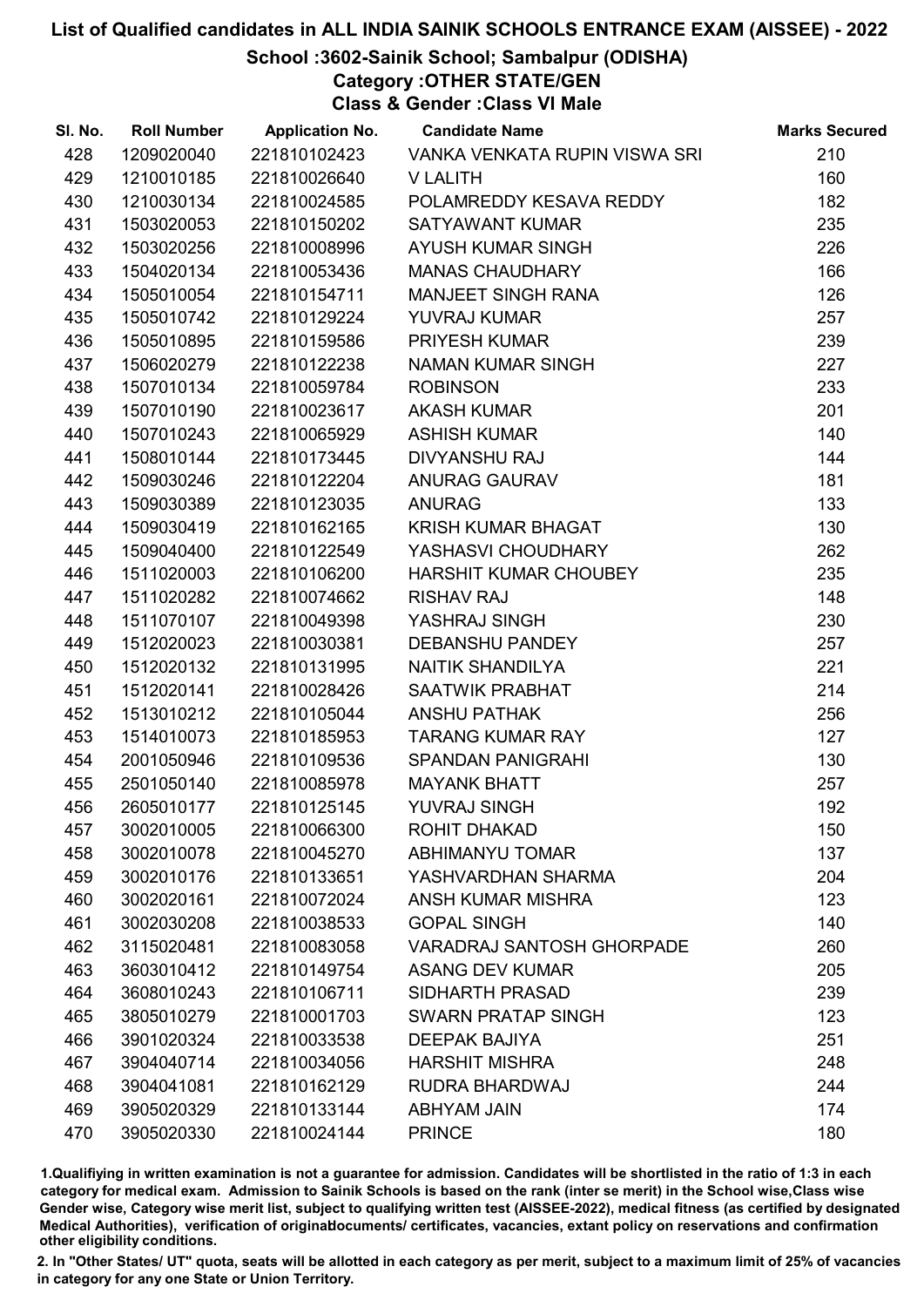## List of Qualified candidates in ALL INDIA SAINIK SCHOOLS ENTRANCE EXAM (AISSEE) - 2022 School :3602-Sainik School; Sambalpur (ODISHA) Category :OTHER STATE/GEN Class & Gender :Class VI Male

| SI. No. | <b>Roll Number</b> | <b>Application No.</b> | <b>Candidate Name</b>   | <b>Marks Secured</b> |
|---------|--------------------|------------------------|-------------------------|----------------------|
| 471     | 3905030416         | 221810047979           | <b>SHIVA</b>            | 215                  |
| 472     | 4401010033         | 221810097920           | <b>KRISH</b>            | 145                  |
| 473     | 4405010303         | 221810115255           | <b>SATYAM CHAUDHARY</b> | 196                  |
| 474     | 4405010338         | 221810060236           | RUDRA PRATAP SINGH      | 161                  |
| 475     | 4406030124         | 221810076055           | <b>SHORYA CHAUDHARY</b> | 159                  |
| 476     | 4412020238         | 221810155606           | <b>SATYA SINGH</b>      | 214                  |
| 477     | 4601010053         | 221810018112           | <b>ANSHUMAN SINGH</b>   | 208                  |

<sup>1.</sup>Qualifiying in written examination is not a guarantee for admission. Candidates will be shortlisted in the ratio of 1:3 in each category for medical exam. Admission to Sainik Schools is based on the rank (inter se merit) in the School wise,Class wise Gender wise, Category wise merit list, subject to qualifying written test (AISSEE-2022), medical fitness (as certified by designated Medical Authorities), verification of originablocuments/ certificates, vacancies, extant policy on reservations and confirmation other eligibility conditions.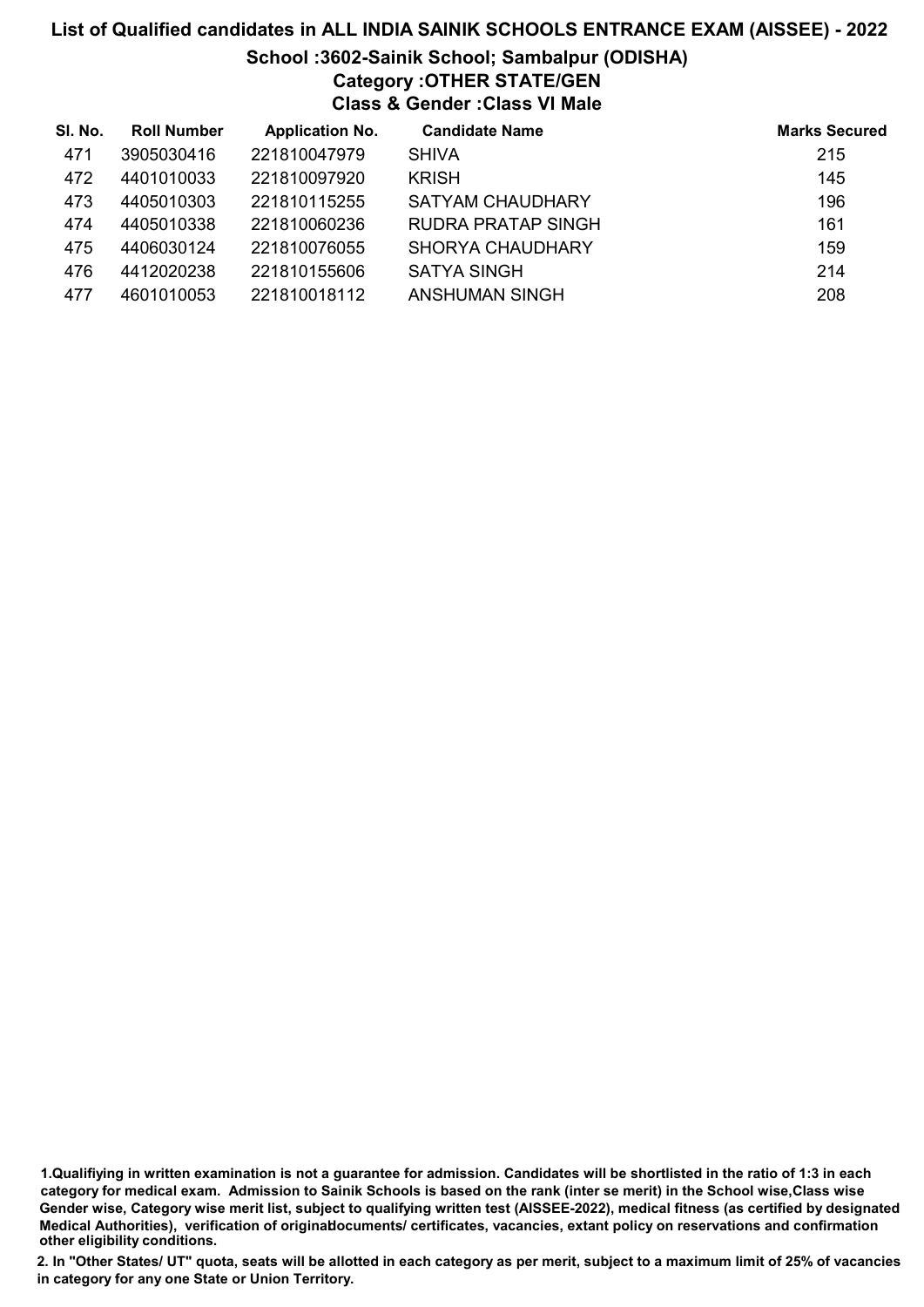#### School :3602-Sainik School; Sambalpur (ODISHA)

Category :HOME STATE/SC

Class & Gender :Class VI Female

| SI. No. | <b>Roll Number</b> | <b>Application No.</b> | <b>Candidate Name</b>        | <b>Marks Secured</b> |
|---------|--------------------|------------------------|------------------------------|----------------------|
| 478     | 1705020350         | 221810188687           | YASHIYANA NAG                | 79                   |
| 479     | 3602010003         | 221810029640           | SUBHALAXMI BEHERA            | 92                   |
| 480     | 3603020353         | 221810109788           | STHITAPRAJNA BEHERA          | 127                  |
| 481     | 3604010029         | 221810148387           | <b>PRITISAI BEHERA</b>       | 134                  |
| 482     | 3605010004         | 221810175503           | <b>DEBASMITA SUNANI</b>      | 94                   |
| 483     | 3606010020         | 221810094780           | <b>JHANSI RANI TURUK</b>     | 75                   |
| 484     | 3606010041         | 221810081664           | AISWARIYA TURUK              | 85                   |
| 485     | 3607010006         | 221810038841           | <b>BHUMIKA SUNANI</b>        | 70                   |
| 486     | 3607010059         | 221810145783           | <b>SUDIPTA SEN NAIK</b>      | 137                  |
| 487     | 3608010120         | 221810178995           | RUCHISMITA BEHERA            | 153                  |
| 488     | 3608010171         | 221810152019           | <b>PRIYANSHI SETH</b>        | 133                  |
| 489     | 3608010183         | 221810190659           | LAXMIPRIYA KANDHER           | 111                  |
| 490     | 3608010188         | 221810119569           | <b>DILESWARI BERIHA</b>      | 145                  |
| 491     | 3608010201         | 221810083810           | <b>ROSHNI BEHERA</b>         | 123                  |
| 492     | 3608010208         | 221810058930           | <b>ROSHNI NAG</b>            | 120                  |
| 493     | 3608010225         | 221810171270           | <b>FALGUNI NAIK</b>          | 151                  |
| 494     | 3608010299         | 221810196062           | RUTU PRABHA GARTIA           | 87                   |
| 495     | 3608010337         | 221810173843           | <b>SAINA RANI SUNA</b>       | 126                  |
| 496     | 3608010415         | 221810013455           | SRUSHTIMAYEE BEHERA          | 148                  |
| 497     | 3608010548         | 221810183978           | <b>SIKHYA MALLICK</b>        | 86                   |
| 498     | 3608010553         | 221810145988           | ALISHA MAHANAND              | 204                  |
| 499     | 3608010578         | 221810114769           | <b>SWAYANG SNIGDHA BARIK</b> | 86                   |
| 500     | 3608010590         | 221810036956           | <b>DIYA KUMBHAR</b>          | 97                   |

1.Qualifiying in written examination is not a guarantee for admission. Candidates will be shortlisted in the ratio of 1:3 in each category for medical exam. Admission to Sainik Schools is based on the rank (inter se merit) in the School wise,Class wise Gender wise, Category wise merit list, subject to qualifying written test (AISSEE-2022), medical fitness (as certified by designated Medical Authorities), verification of originablocuments/ certificates, vacancies, extant policy on reservations and confirmation other eligibility conditions.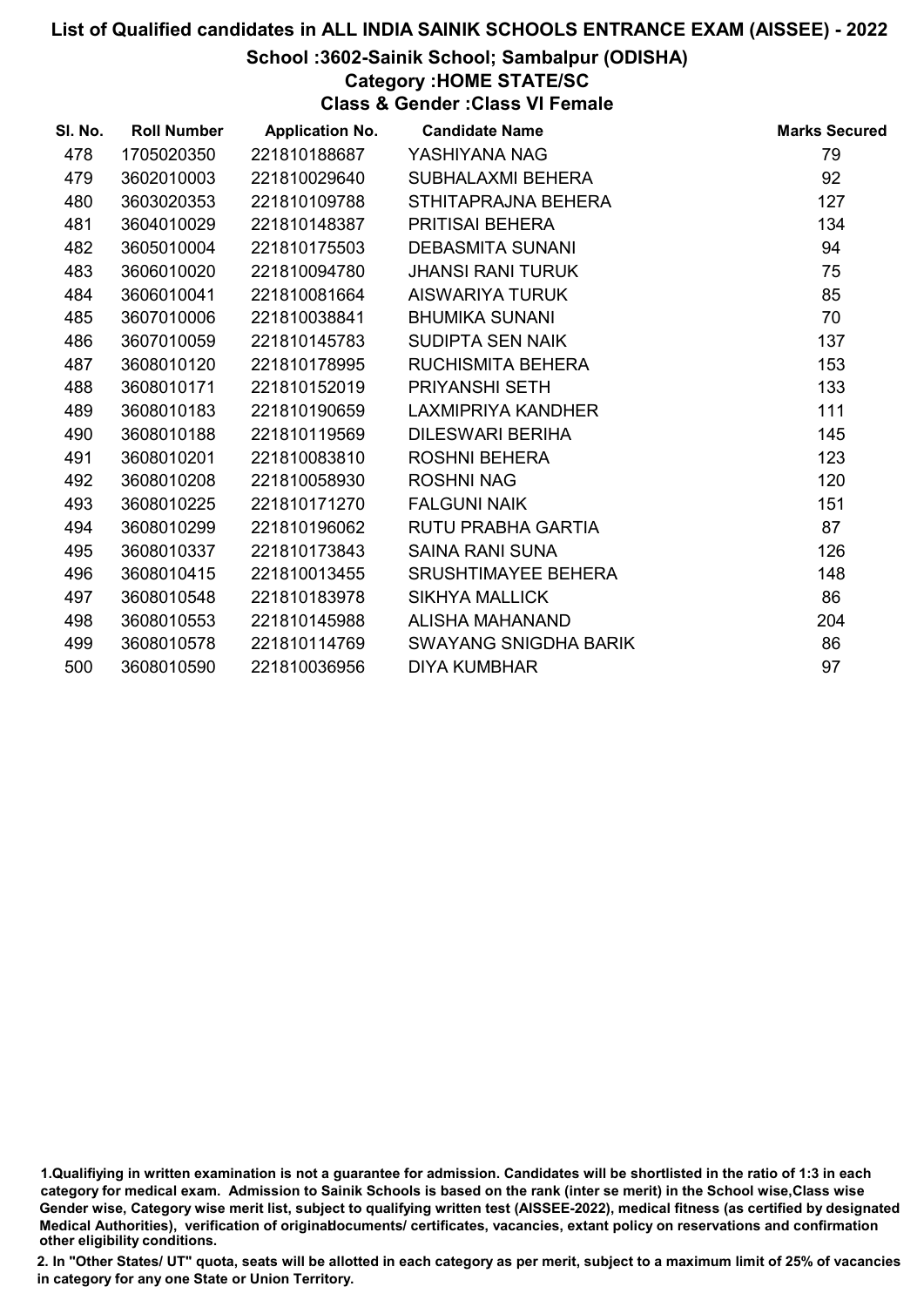### School :3602-Sainik School; Sambalpur (ODISHA)

Category :HOME STATE/ST

Class & Gender :Class VI Female

| SI. No. | <b>Roll Number</b> | <b>Application No.</b> | <b>Candidate Name</b>          |    | <b>Marks Secured</b> |
|---------|--------------------|------------------------|--------------------------------|----|----------------------|
| 501     | 3201010612         | 221810083006           | SNEHA BHUA                     | AR | 113                  |
| 502     | 3201020244         | 221810089359           | SRIYA BHUA                     | AR | 133                  |
| 503     | 3603010159         | 221810121389           | AMRITA SING BAONDA             |    | 127                  |
| 504     | 3605010032         | 221810089142           | JAIDEEPIKA BHOI                |    | 103                  |
| 505     | 3607010003         | 221810095820           | SMRUTI REKHA KISAN             |    | 128                  |
| 506     | 3607010039         | 221810010221           | <b>ASHPRIT LUGUN</b>           |    | 68                   |
| 507     | 3607010070         | 221810032094           | BIDYA XALXO                    |    | 107                  |
| 508     | 3607010076         | 221810146635           | <b>JIGYANSHA DEHURY</b>        |    | 92                   |
| 509     | 3608010009         | 221810157750           | <b>PRINCY NAIK</b>             |    | 137                  |
| 510     | 3608010014         | 221810182680           | LISHA NAIK                     |    | 111                  |
| 511     | 3608010073         | 221810098253           | ANKITA MAJHI                   |    | 179                  |
| 512     | 3608010122         | 221810193626           | ANITA PRADHAN                  | CG | 99                   |
| 513     | 3608010193         | 221810098599           | <b>KSHIRODREE NANDINI BHUE</b> |    | 99                   |
| 514     | 3608010373         | 221810019924           | SUBHRA SUMAN DORA              |    | 165                  |
| 515     | 3608010408         | 221810042045           | <b>SURAVI TOPPO</b>            |    | 103                  |
| 516     | 3608010579         | 221810022869           | <b>KHUSI RICHEL LAKRA</b>      |    | 97                   |

1.Qualifiying in written examination is not a guarantee for admission. Candidates will be shortlisted in the ratio of 1:3 in each category for medical exam. Admission to Sainik Schools is based on the rank (inter se merit) in the School wise,Class wise Gender wise, Category wise merit list, subject to qualifying written test (AISSEE-2022), medical fitness (as certified by designated Medical Authorities), verification of originablocuments/ certificates, vacancies, extant policy on reservations and confirmation other eligibility conditions.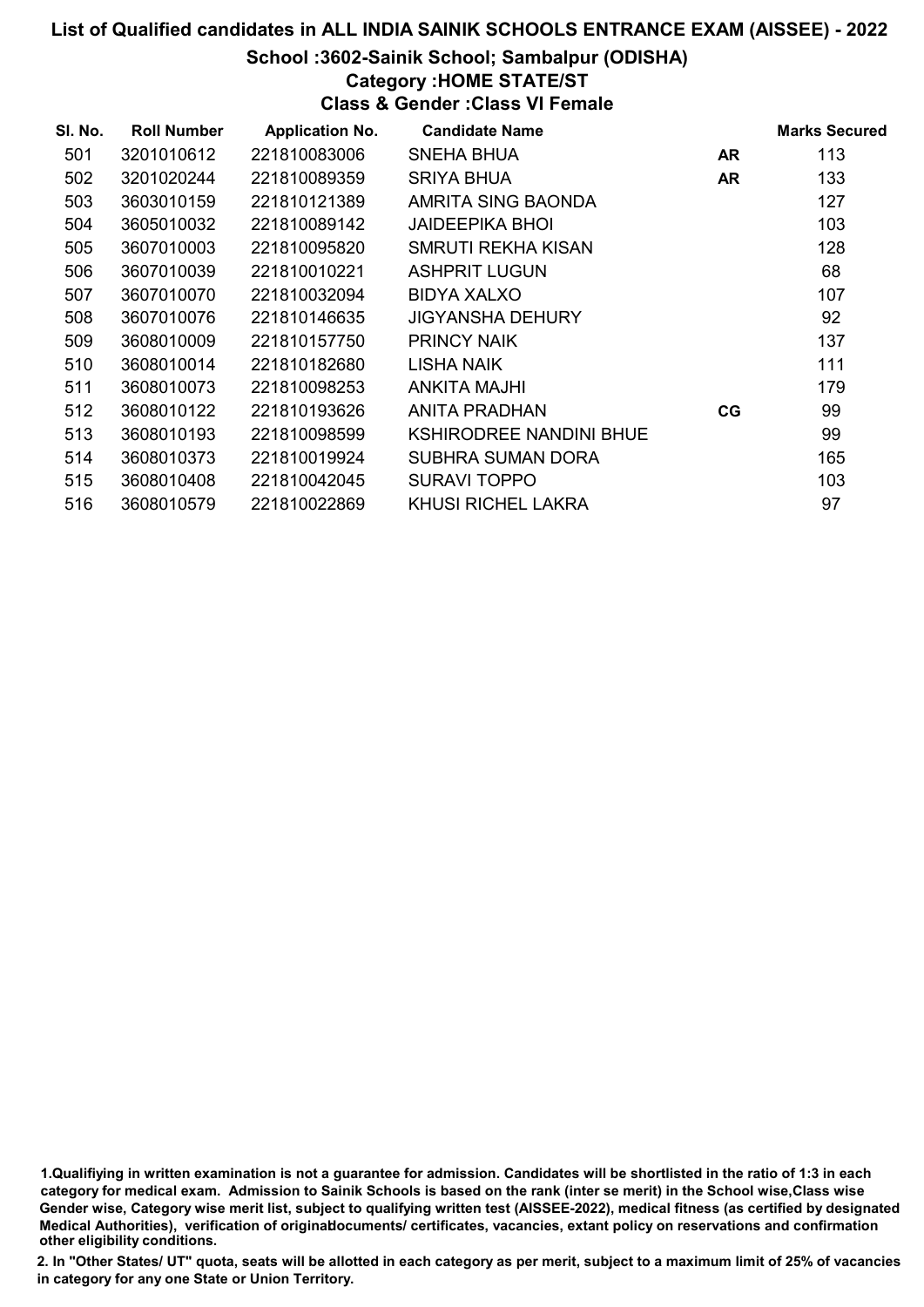## School :3602-Sainik School; Sambalpur (ODISHA)

Category :HOME STATE/OBC

Class & Gender :Class VI Female

| SI. No. | <b>Roll Number</b> | <b>Application No.</b> | <b>Candidate Name</b>       | <b>Marks Secured</b> |
|---------|--------------------|------------------------|-----------------------------|----------------------|
| 517     | 2201020001         | 221810075000           | ANWESHA SAHU                | 244                  |
| 518     | 3603010120         | 221810032137           | RAJDEEP MAHANTA             | 240                  |
| 519     | 3604010003         | 221810125960           | SOUMYA SOUMYAXI SAHU        | 170                  |
| 520     | 3604010020         | 221810009206           | SUSHREE SALONEE SAHOO       | 120                  |
| 521     | 3604010063         | 221810139542           | SAINA SALUNIKA SAHOO        | 155                  |
| 522     | 3604010131         | 221810071969           | <b>SAI JASOBANTI</b>        | 123                  |
| 523     | 3606010066         | 221810025748           | <b>AYUSHI ARPITA</b>        | 223                  |
| 524     | 3607010063         | 221810120834           | SMRUTI PRATIKSHYA SAHOO     | 234                  |
| 525     | 3608010007         | 221810119540           | <b>VENUSPRIYA BISWAL</b>    | 181                  |
| 526     | 3608010015         | 221810158680           | <b>JAHNABEE GARNAIK</b>     | 209                  |
| 527     | 3608010022         | 221810119421           | INDIRA PRIYADARSHINI DEHURY | 177                  |
| 528     | 3608010029         | 221810058761           | SWASTIKA BISWAL             | 143                  |
| 529     | 3608010058         | 221810136782           | NIBEDITA PRADHAN            | 185                  |
| 530     | 3608010061         | 221810154703           | <b>SONALI SAHU</b>          | 155                  |
| 531     | 3608010087         | 221810146014           | <b>ADYASHA PADHAN</b>       | 207                  |
| 532     | 3608010097         | 221810146784           | <b>TANUSHREE PADHAN</b>     | 136                  |
| 533     | 3608010114         | 221810192845           | <b>SOMYA SAHU</b>           | 128                  |
| 534     | 3608010123         | 221810161036           | SUSHREE SANGITA PRADHAN     | 164                  |
| 535     | 3608010124         | 221810113146           | KANHASAMARPITA DHAL         | 163                  |
| 536     | 3608010155         | 221810077828           | <b>SUNANDITA NAIK</b>       | 120                  |
| 537     | 3608010190         | 221810059079           | KUMARI PULAKIT DEHURY       | 125                  |
| 538     | 3608010204         | 221810190820           | <b>CHARVI CHINNASHREE</b>   | 217                  |
| 539     | 3608010219         | 221810153250           | PRIYANSHI PADHAN            | 121                  |
| 540     | 3608010283         | 221810162622           | <b>SMITIRUPA PATEL</b>      | 149                  |
| 541     | 3608010295         | 221810031352           | <b>DISHA NAYAK</b>          | 168                  |
| 542     | 3608010306         | 221810119082           | <b>ANJEL PRADHAN</b>        | 133                  |
| 543     | 3608010307         | 221810062282           | <b>SAAZ PATEL</b>           | 154                  |
| 544     | 3608010329         | 221810175833           | DIVYA DEVASMITA MAHAKUR     | 128                  |
| 545     | 3608010353         | 221810159293           | SIDDHI PRIYADARSHINI        | 130                  |
| 546     | 3608010388         | 221810014964           | <b>ARUSHI NAYAK</b>         | 142                  |
| 547     | 3608010400         | 221810113215           | <b>KABYANJALI PRADHAN</b>   | 168                  |
| 548     | 3608010432         | 221810113295           | <b>SRIYASMITA MAJHI</b>     | 163                  |
| 549     | 3608010468         | 221810068876           | SMRUTISHREE RANA            | 164                  |
| 550     | 3608010477         | 221810138596           | <b>SALINI SAHU</b>          | 156                  |
| 551     | 3608010515         | 221810040587           | <b>JIGYANSHA PRADHAN</b>    | 257                  |
| 552     | 3608010520         | 221810188297           | <b>KHUSI PADHAN</b>         | 148                  |
| 553     | 3608010521         | 221810142397           | <b>SAMAPIKA SAHU</b>        | 196                  |
| 554     | 3608010554         | 221810076098           | <b>MANASWI PRADHAN</b>      | 180                  |
| 555     | 3608010563         | 221810140919           | <b>RISHITA BHOI</b>         | 143                  |

1.Qualifiying in written examination is not a guarantee for admission. Candidates will be shortlisted in the ratio of 1:3 in each category for medical exam. Admission to Sainik Schools is based on the rank (inter se merit) in the School wise,Class wise Gender wise, Category wise merit list, subject to qualifying written test (AISSEE-2022), medical fitness (as certified by designated Medical Authorities), verification of originablocuments/ certificates, vacancies, extant policy on reservations and confirmation other eligibility conditions.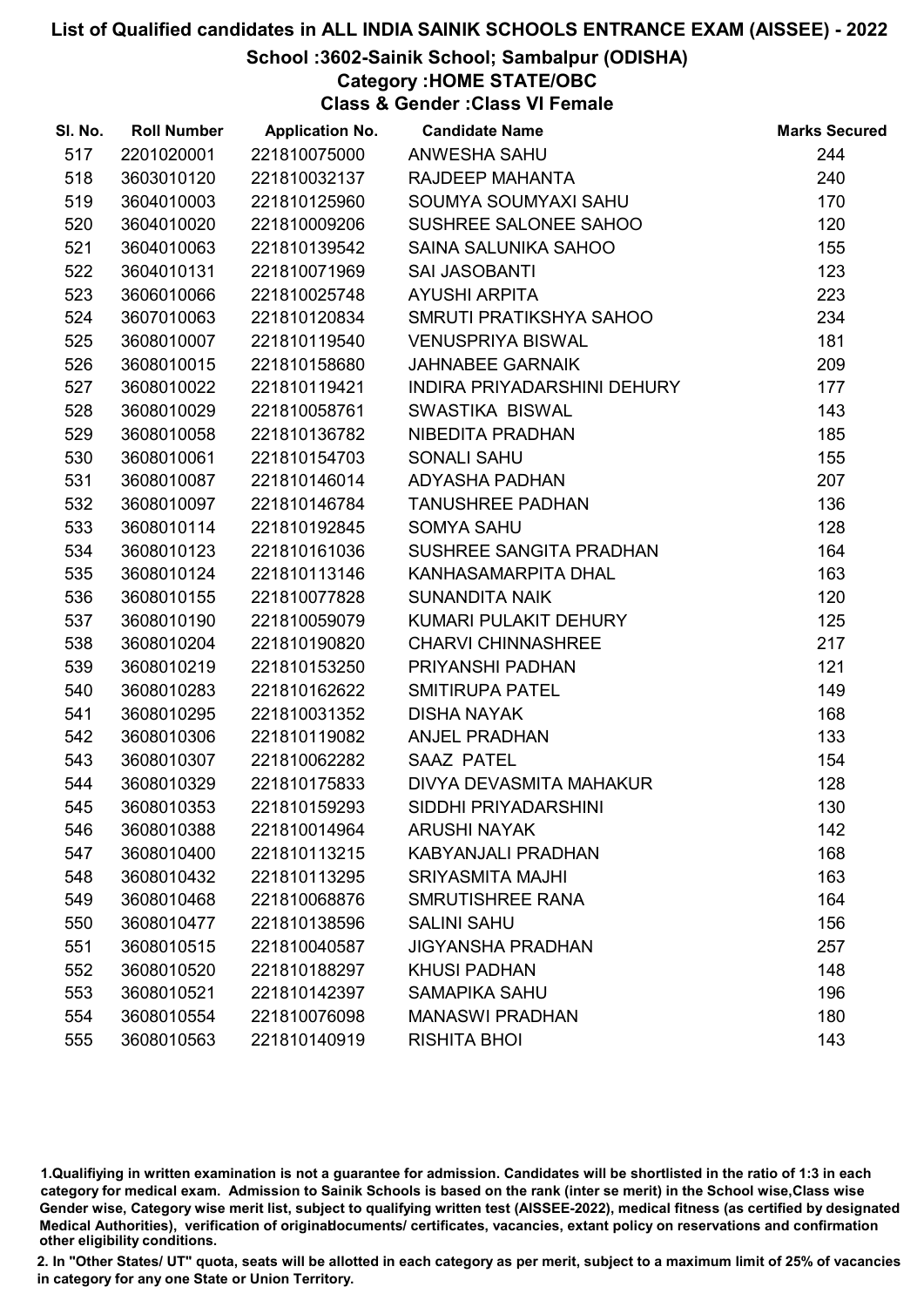# List of Qualified candidates in ALL INDIA SAINIK SCHOOLS ENTRANCE EXAM (AISSEE) - 2022 School :3602-Sainik School; Sambalpur (ODISHA)

# Category :HOME STATE/DEF

Class & Gender :Class VI Female

| SI. No. | <b>Roll Number</b> | <b>Application No.</b> | <b>Candidate Name</b> | <b>Marks Secured</b> |
|---------|--------------------|------------------------|-----------------------|----------------------|
| 556     | 3602010039         | 221810024050           | <b>ISHIKA MANDAL</b>  | 130                  |
| 557     | 3602010142         | 221810057667           | M MANSI REDDY         | 132                  |
| 558     | 3608010180         | 221810057149           | SHUBRAJYOTI PRADHAN   | 194                  |
| 559     | 3608010318         | 221810061313           | PRIYANKA BARIK        | 188                  |
| 560     | 3608010368         | 221810005724           | ANKITA BHOI           | 163                  |

1.Qualifiying in written examination is not a guarantee for admission. Candidates will be shortlisted in the ratio of 1:3 in each category for medical exam. Admission to Sainik Schools is based on the rank (inter se merit) in the School wise,Class wise Gender wise, Category wise merit list, subject to qualifying written test (AISSEE-2022), medical fitness (as certified by designated Medical Authorities), verification of originablocuments/ certificates, vacancies, extant policy on reservations and confirmation other eligibility conditions.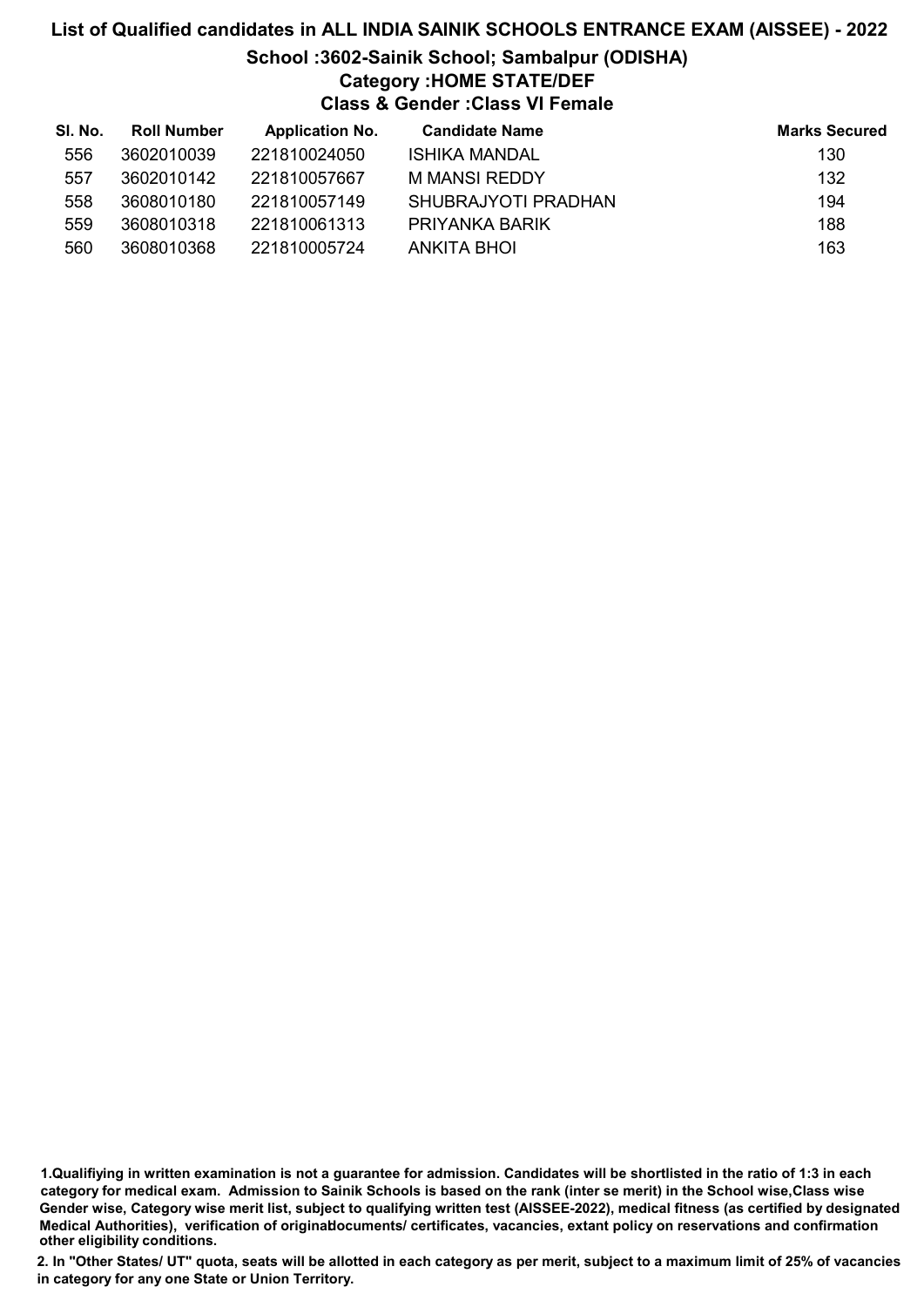## School :3602-Sainik School; Sambalpur (ODISHA)

Category :HOME STATE/GEN

Class & Gender :Class VI Female

| SI. No. | <b>Roll Number</b> | <b>Application No.</b> | <b>Candidate Name</b>     | <b>Marks Secured</b> |
|---------|--------------------|------------------------|---------------------------|----------------------|
| 561     | 1704020042         | 221810070732           | <b>ADITI MISHRA</b>       | 195                  |
| 562     | 3113010155         | 221810152606           | <b>SIMRAN PRADHAN</b>     | 165                  |
| 563     | 3601010001         | 221810193620           | SOUBHAGYA LAXMI NAYAK     | 226                  |
| 564     | 3602010150         | 221810145428           | <b>DEVANSHI PANIGRAHI</b> | 243                  |
| 565     | 3603020105         | 221810031135           | <b>APARNA DASH</b>        | 133                  |
| 566     | 3603020107         | 221810007235           | TABINDA MUNAVVARAH        | 230                  |
| 567     | 3604010066         | 221810072362           | <b>SAXY KAUR</b>          | 128                  |
| 568     | 3604010074         | 221810150023           | SAMIKSHYA SAHOO           | 194                  |
| 569     | 3604010077         | 221810009753           | RAJLAXMI HOTA             | 256                  |
| 570     | 3605010029         | 221810193591           | SWAGATIKA SAHOO           | 123                  |
| 571     | 3606010004         | 221810096191           | <b>BIJAYLAXMI PANDA</b>   | 173                  |
| 572     | 3607010031         | 221810141750           | <b>HARSITA SAHU</b>       | 152                  |
| 573     | 3607010071         | 221810109394           | <b>KINJAL SAMAL</b>       | 137                  |
| 574     | 3607010112         | 221810030499           | <b>MADHUSMITA DESAI</b>   | 131                  |
| 575     | 3608010042         | 221810185132           | HIRANMAYEE PATTANAIK      | 197                  |
| 576     | 3608010047         | 221810196042           | PRIYA SENAPATI            | 161                  |
| 577     | 3608010099         | 221810059884           | ANWESHA DWIBEDY           | 140                  |
| 578     | 3608010115         | 221810054355           | PRATEEKSHYA DASH          | 220                  |
| 579     | 3608010186         | 221810141369           | <b>ARPITA PRADHAN</b>     | 152                  |
| 580     | 3608010200         | 221810053810           | ANUSKA HOTA MAHAPATRA     | 134                  |
| 581     | 3608010226         | 221810165280           | PRIYANSI RATHA            | 124                  |
| 582     | 3608010242         | 221810177611           | <b>DIBYASHA PANDA</b>     | 139                  |
| 583     | 3608010253         | 221810040341           | <b>SUHANI PANDEY</b>      | 168                  |
| 584     | 3608010273         | 221810065291           | <b>DEEPIKA MISHRA</b>     | 146                  |
| 585     | 3608010301         | 221810027462           | PAVANI PURVA DWIBEDY      | 149                  |
| 586     | 3608010304         | 221810043772           | <b>SUDEEKSHA RATH</b>     | 124                  |
| 587     | 3608010334         | 221810102443           | PRATYASHA SARANGI         | 174                  |
| 588     | 3608010383         | 221810096644           | <b>ADITI MAJHI</b>        | 134                  |
| 589     | 3608010437         | 221810023326           | PRAGNYA PARIMITA PRADHAN  | 166                  |
| 590     | 3608010440         | 221810141726           | KULAPATI BINDHU MADHAVI   | 151                  |
| 591     | 3608010444         | 221810145236           | KINJAL BEHERA             | 149                  |
| 592     | 3608010463         | 221810008866           | <b>ADITI SHARMA</b>       | 170                  |
| 593     | 3608010524         | 221810136208           | <b>SHREEYANSHI KAR</b>    | 159                  |
| 594     | 3608010567         | 221810136339           | AKANKSHYA MAHAPATRA       | 159                  |
| 595     | 3608010569         | 221810154739           | <b>DIBYANSHI BANKA</b>    | 126                  |
| 596     | 3608010580         | 221810146179           | <b>ANCHAL SAMAL</b>       | 144                  |
| 597     | 4102030171         | 221810129938           | <b>SREEAA SAHU</b>        | 182                  |

1.Qualifiying in written examination is not a guarantee for admission. Candidates will be shortlisted in the ratio of 1:3 in each category for medical exam. Admission to Sainik Schools is based on the rank (inter se merit) in the School wise,Class wise Gender wise, Category wise merit list, subject to qualifying written test (AISSEE-2022), medical fitness (as certified by designated Medical Authorities), verification of originablocuments/ certificates, vacancies, extant policy on reservations and confirmation other eligibility conditions.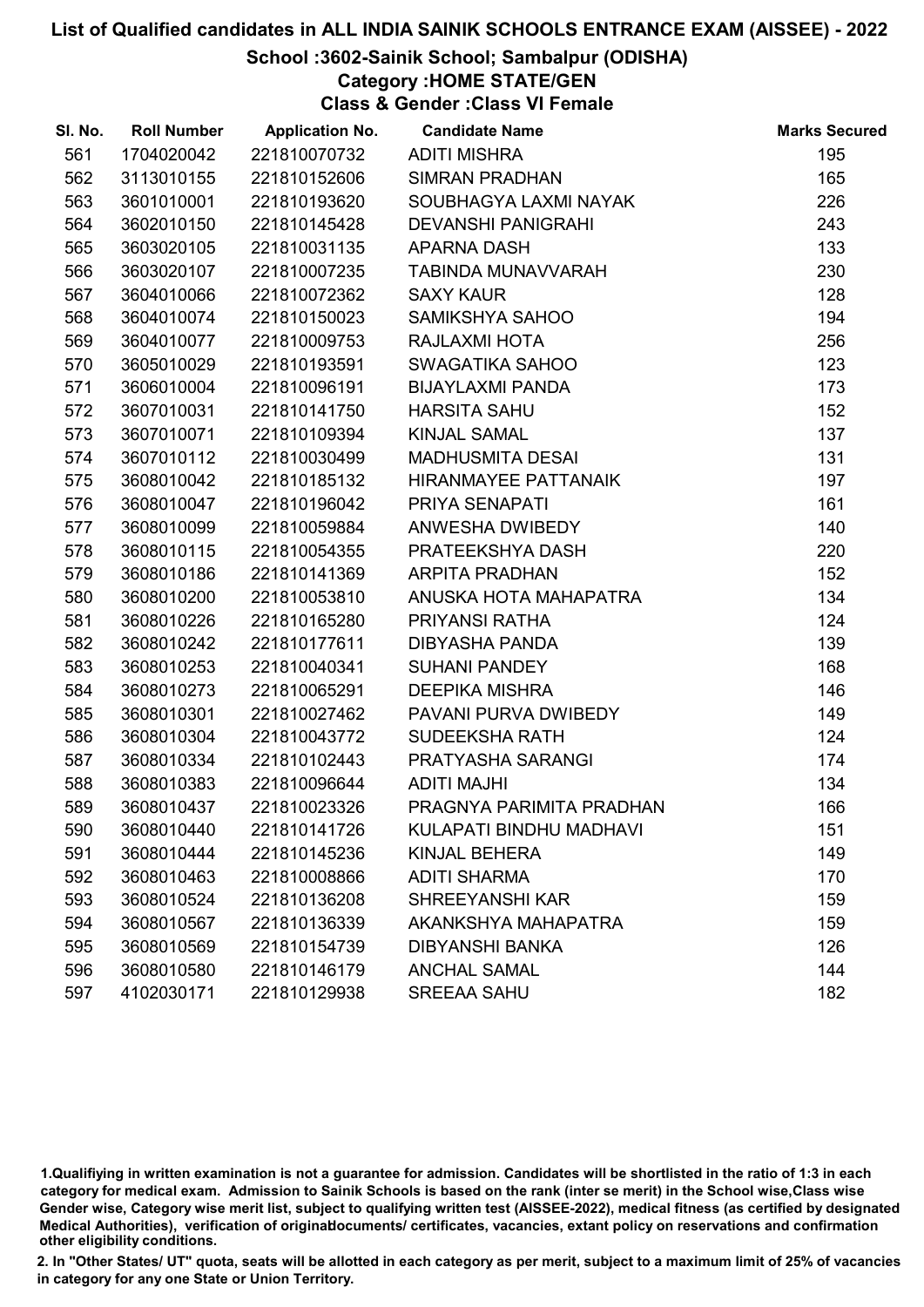# School :3602-Sainik School; Sambalpur (ODISHA)

## Category :OTHER STATE/SC

Class & Gender :Class VI Female

| SI. No. | <b>Roll Number</b> | <b>Application No.</b> | <b>Candidate Name</b> | <b>Marks Secured</b> |
|---------|--------------------|------------------------|-----------------------|----------------------|
| 598     | 1509040375         | 221810044529           | JANVI AVISHA          | 146                  |

1.Qualifiying in written examination is not a guarantee for admission. Candidates will be shortlisted in the ratio of 1:3 in each category for medical exam. Admission to Sainik Schools is based on the rank (inter se merit) in the School wise,Class wise Gender wise, Category wise merit list, subject to qualifying written test (AISSEE-2022), medical fitness (as certified by designated Medical Authorities), verification of originablocuments/ certificates, vacancies, extant policy on reservations and confirmation other eligibility conditions.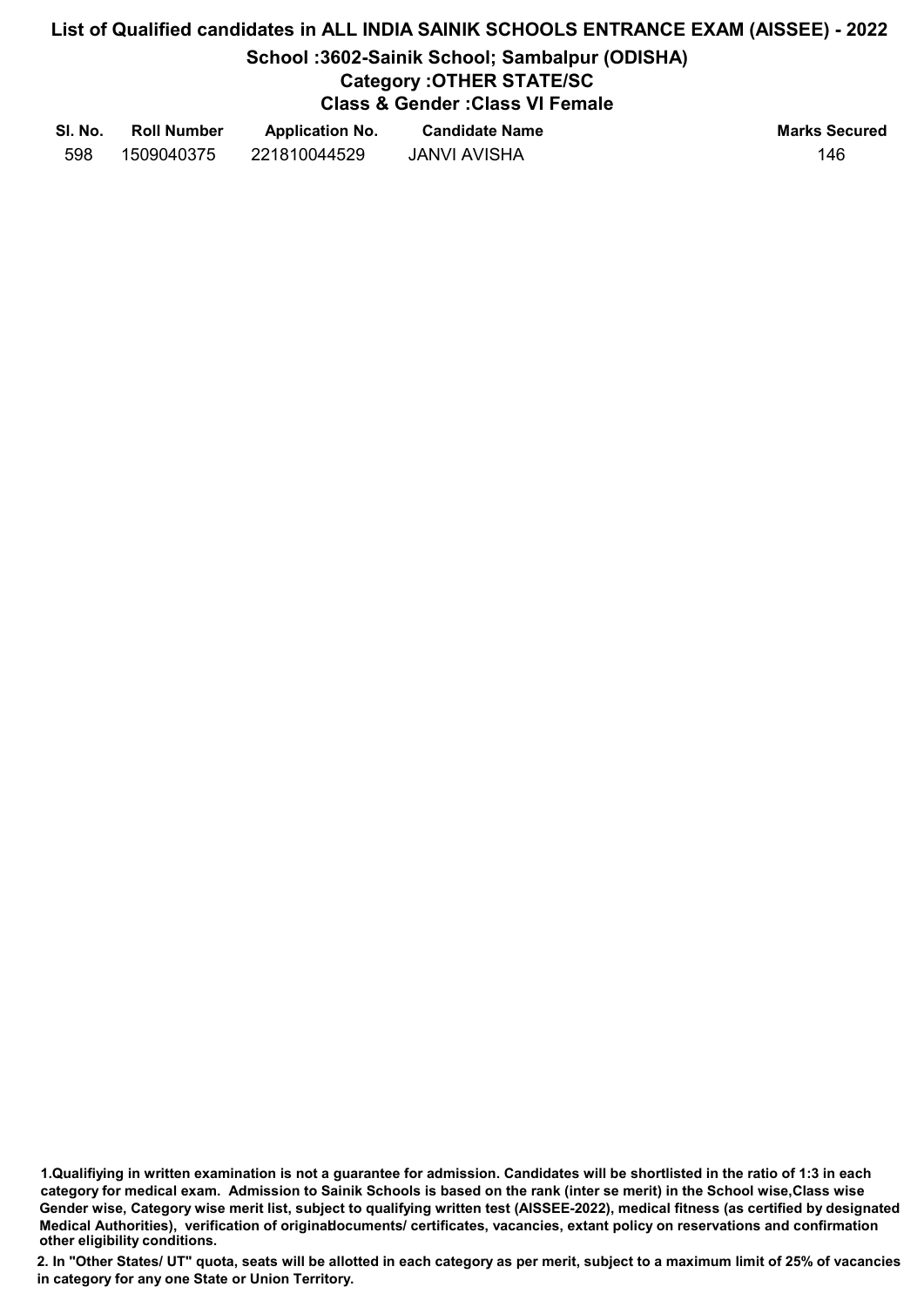## School :3602-Sainik School; Sambalpur (ODISHA) Category :OTHER STATE/OBC Class & Gender :Class VI Female

| SI. No. | <b>Roll Number</b> | <b>Application No.</b> | <b>Candidate Name</b> | <b>Marks Secured</b> |
|---------|--------------------|------------------------|-----------------------|----------------------|
| 599     | 1506020244         | 221810169067           | <b>SHREYA KUMARI</b>  | 221                  |
| 600     | 1506020266         | 221810122408           | <b>SUPRIYA KUMARI</b> | 231                  |
| 601     | 1509020452         | 221810167719           | SANDHYA KUMARI        | 213                  |
| 602     | 1511030352         | 221810087267           | MAHI RAJ              | 167                  |
| 603     | 1513010257         | 221810190935           | <b>HANSINI KUAMRI</b> | 255                  |
| 604     | 1513020230         | 221810103887           | <b>PRITY KUMARI</b>   | 217                  |
| 605     | 1705020290         | 221810065896           | TEEYANSHA YADU        | 162                  |

1.Qualifiying in written examination is not a guarantee for admission. Candidates will be shortlisted in the ratio of 1:3 in each category for medical exam. Admission to Sainik Schools is based on the rank (inter se merit) in the School wise,Class wise Gender wise, Category wise merit list, subject to qualifying written test (AISSEE-2022), medical fitness (as certified by designated Medical Authorities), verification of originablocuments/ certificates, vacancies, extant policy on reservations and confirmation other eligibility conditions.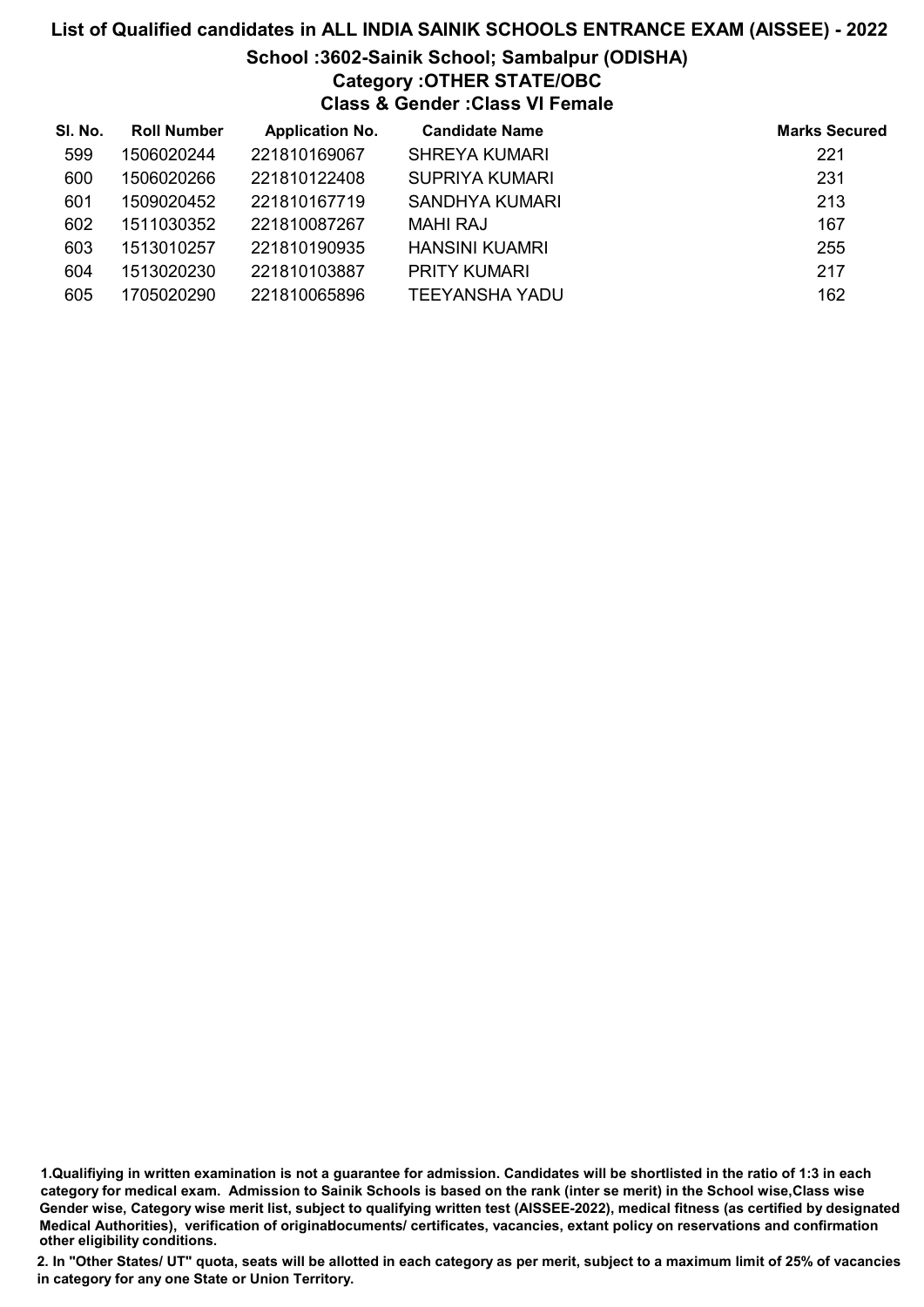# School :3602-Sainik School; Sambalpur (ODISHA)

# Category :OTHER STATE/DEF

Class & Gender :Class VI Female

| SI. No. | <b>Roll Number</b> | <b>Application No.</b> | <b>Candidate Name</b> | <b>Marks Secured</b> |
|---------|--------------------|------------------------|-----------------------|----------------------|
| 606     | 4405020173         | 221810058176           | <b>RIYA PRASAD</b>    | 184                  |

1.Qualifiying in written examination is not a guarantee for admission. Candidates will be shortlisted in the ratio of 1:3 in each category for medical exam. Admission to Sainik Schools is based on the rank (inter se merit) in the School wise,Class wise Gender wise, Category wise merit list, subject to qualifying written test (AISSEE-2022), medical fitness (as certified by designated Medical Authorities), verification of originablocuments/ certificates, vacancies, extant policy on reservations and confirmation other eligibility conditions.